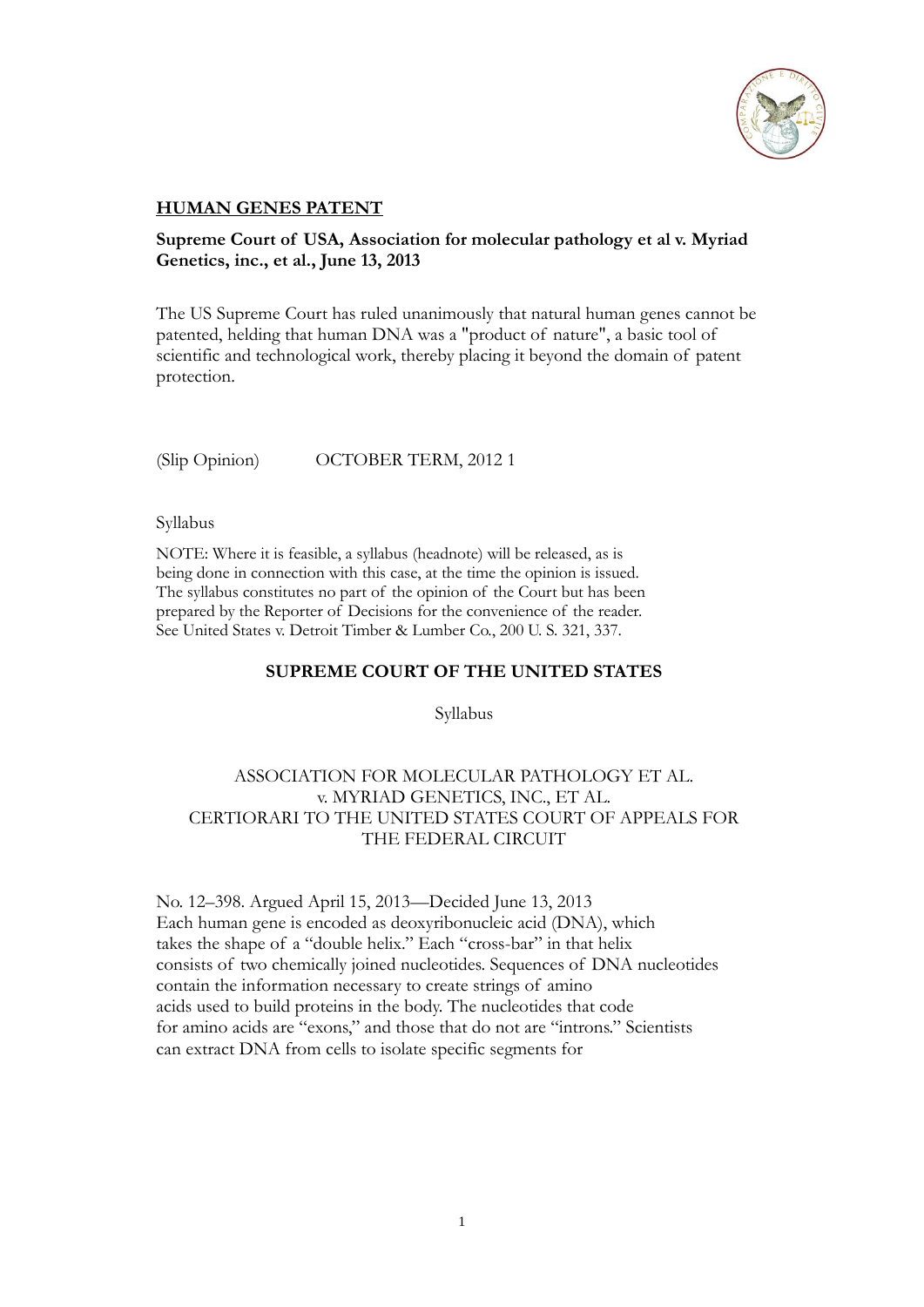

study. They can also synthetically create exons-only strands of nucleotides known as complementary DNA (cDNA). cDNA contains only the exons that occur in DNA, omitting the intervening introns. Respondent Myriad Genetics, Inc. (Myriad), obtained several patents after discovering the precise location and sequence of the BRCA1 and BRCA2 genes, mutations of which can dramatically increase the risk of breast and ovarian cancer. This knowledge allowed Myriad to determine the genes' typical nucleotide sequence, which, in turn, enabled it to develop medical tests useful for detecting mutations in these genes in a particular patient to assess the patient's cancer risk. If valid, Myriad's patents would give it the exclusive right to isolate an individual's BRCA1 and BRCA2 genes, and would give Myriad the exclusive right to synthetically create BRCA cDNA. Petitioners filed suit, seeking a declaration that Myriad's patents are invalid under 35 U. S. C. §101. As relevant here, the District Court granted summary judgment to petitioners, concluding that Myriad's claims were invalid because they covered products of nature. The Federal Circuit initially reversed, but on remand in light of Mayo Collaborative Services v. Prometheus Laboratories, Inc., 566 U. S. \_\_\_, the Circuit found both isolated DNA and cDNA patent eligible.

# 2 ASSOCIATION FOR MOLECULAR PATHOLOGY v. MYRIAD GENETICS, INC.

### Syllabus

Held: A naturally occurring DNA segment is a product of nature and not patent eligible merely because it has been isolated, but cDNA is patent eligible because it is not naturally occurring. Pp. 10–18. (a) The Patent Act permits patents to be issued to "[w]hoever invents or discovers any new and useful . . . composition of matter," §101, but "laws of nature, natural phenomena, and abstract ideas" " 'are basic tools of scientific and technological work' " that lie beyond the domain of patent protection, Mayo, supra, at \_\_\_. The rule against patents on naturally occurring things has limits, however. Patent protection strikes a delicate balance between creating "incentives that lead to creation, invention, and discovery" and "imped[ing] the flow of information that might permit, indeed spur, invention." Id., at \_\_\_. This standard is used to determine whether Myriad's patents claim a "new and useful . . . composition of matter," §101, or claim naturally occurring phenomena. Pp. 10–11.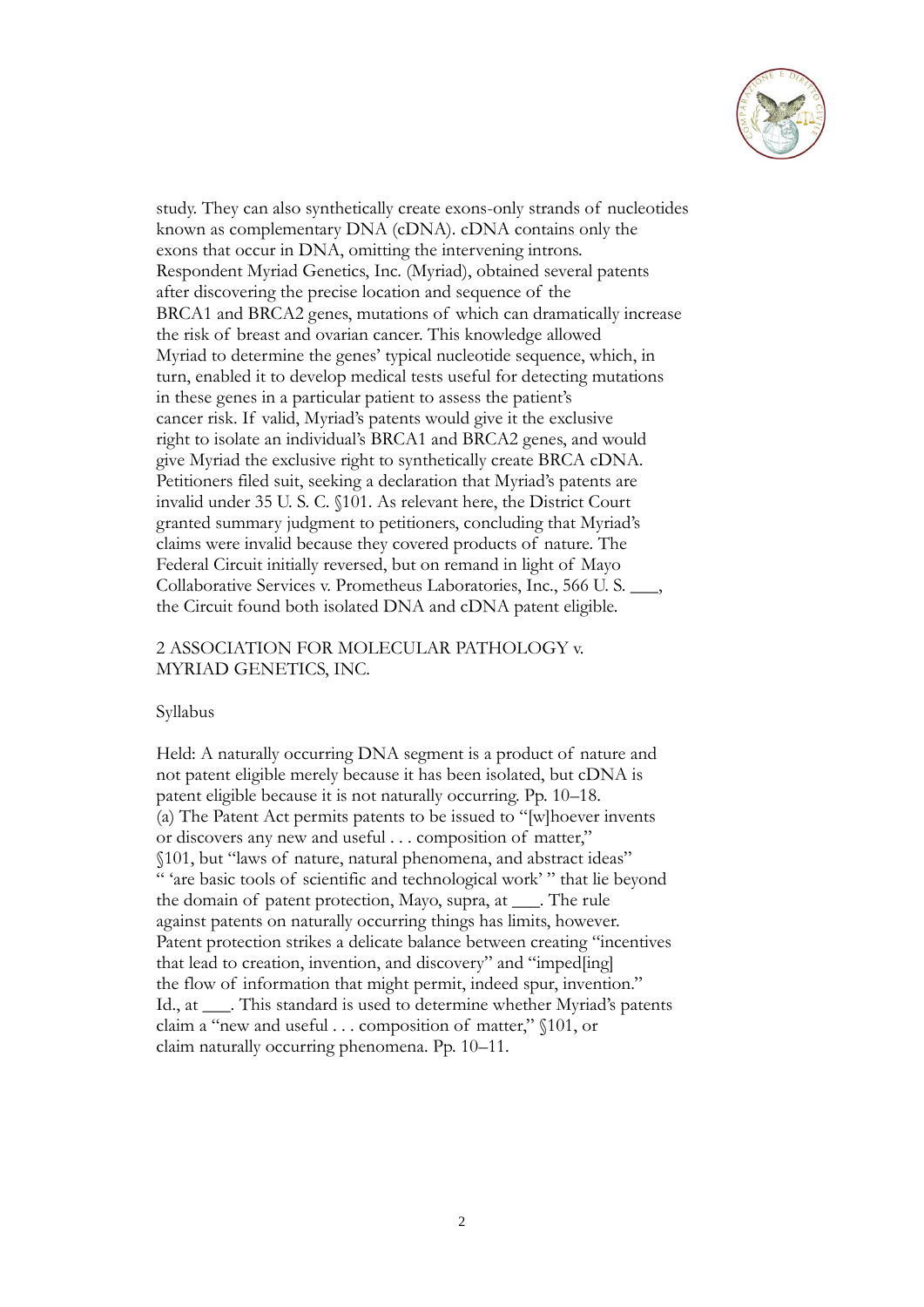

(b) Myriad's DNA claim falls within the law of nature exception. Myriad's principal contribution was uncovering the precise location and genetic sequence of the BRCA1 and BRCA2 genes. Diamond v. Chakrabarty, 447 U. S. 303, is central to the patent-eligibility inquiry whether such action was new "with markedly different characteristics from any found in nature," id., at 310. Myriad did not create or alter either the genetic information encoded in the BCRA1 and BCRA2 genes or the genetic structure of the DNA. It found an important and useful gene, but groundbreaking, innovative, or even brilliant discovery does not by itself satisfy the §101 inquiry. See Funk Brothers Seed Co. v. Kalo Inoculant Co., 333 U. S. 127. Finding the location of the BRCA1 and BRCA2 genes does not render the genes patent eligible "new . . . composition[s] of matter," §101. Myriad's patent descriptions highlight the problem with its claims: They detail the extensive process of discovery, but extensive effort alone is insufficient to satisfy §101's demands. Myriad's claims are not saved by the fact that isolating DNA from the human genome severs the chemical bonds that bind gene molecules together. The claims are not expressed in terms of chemical composition, nor do they rely on the chemical changes resulting from the isolation of a particular DNA section. Instead, they focus on the genetic information encoded in the BRCA1 and BRCA2 genes. Finally, Myriad argues that the Patent and Trademark Office's past practice of awarding gene patents is entitled to deference, citing J. E. M. Ag Supply, Inc. v. Pioneer Hi-Bred Int'l, Inc., 534 U. S. 124, a case where Congress had endorsed a PTO practice in subsequent legislation. There has been no such endorsement here, and the United States argued in the Federal Circuit and in this Court that isolated DNA was not patent eligible under §101. Pp. 12–16.

Cite as: 569 U.S. (2013) 3

### Syllabus

(c) cDNA is not a "product of nature," so it is patent eligible under §101. cDNA does not present the same obstacles to patentability as naturally occurring, isolated DNA segments. Its creation results in an exons-only molecule, which is not naturally occurring. Its order of the exons may be dictated by nature, but the lab technician unquestionably creates something new when introns are removed from a DNA sequence to make cDNA. Pp. 16–17.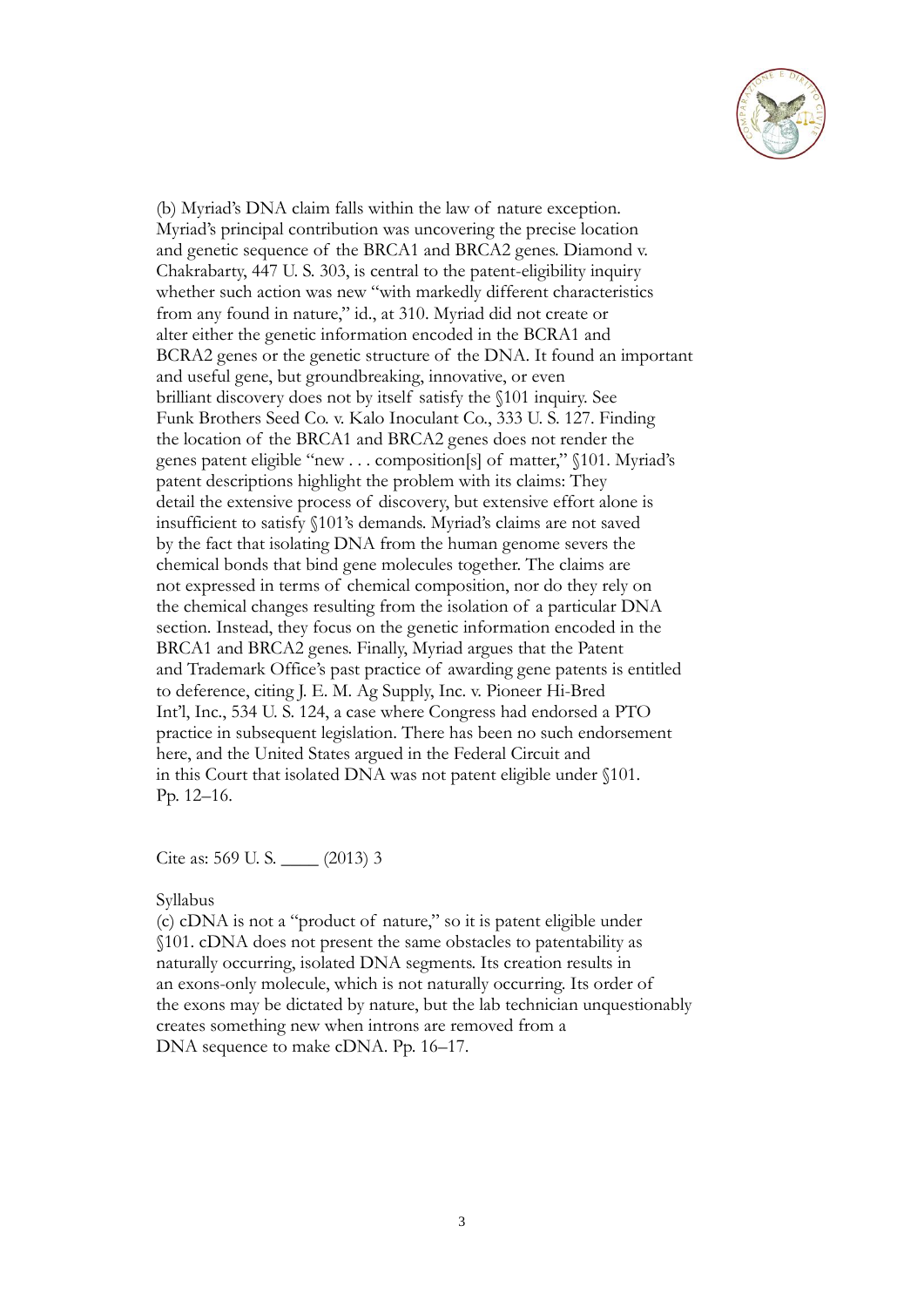

(d) This case, it is important to note, does not involve method claims, patents on new applications of knowledge about the BRCA1 and BRCA2 genes, or the patentability of DNA in which the order of the naturally occurring nucleotides has been altered. Pp. 17–18. 689 F. 3d 1303, affirmed in part and reversed in part. THOMAS, J., delivered the opinion of the Court, in which ROBERTS,

C. J., and KENNEDY, GINSBURG, BREYER, ALITO, SOTOMAYOR, and KAGAN,

JJ., joined, and in which SCALIA, J., joined in part. SCALIA, J., filed an opinion concurring in part and concurring in the judgment.

Cite as: 569 U. S. \_\_\_\_ (2013) 1

Opinion of the Court

 $\overline{\phantom{a}}$  , where  $\overline{\phantom{a}}$ 

 $\overline{\phantom{a}}$  , where  $\overline{\phantom{a}}$ 

NOTICE: This opinion is subject to formal revision before publication in the preliminary print of the United States Reports. Readers are requested to notify the Reporter of Decisions, Supreme Court of the United States, Washington, D. C. 20543, of any typographical or other formal errors, in order that corrections may be made before the preliminary print goes to press.

# SUPREME COURT OF THE UNITED STATES

No. 12–398

ASSOCIATION FOR MOLECULAR PATHOLOGY, ET AL., PETITIONERS v. MYRIAD GENETICS, INC., ET AL. ON WRIT OF CERTIORARI TO THE UNITED STATES COURT OF APPEALS FOR THE FEDERAL CIRCUIT [June 13, 2013] JUSTICE THOMAS delivered the opinion of the Court. Respondent Myriad Genetics, Inc. (Myriad), discovered the precise location and sequence of two human genes, mutations of which can substantially increase the risks of breast and ovarian cancer. Myriad obtained a number of patents based upon its discovery. This case involves claims from three of them and requires us to resolve whether a naturally occurring segment of deoxyribonucleic acid (DNA) is patent eligible under 35 U. S. C. §101 by virtue of its isolation from the rest of the human genome. We also address the patent eligibility of synthetically created DNA known as complementary DNA (cDNA), which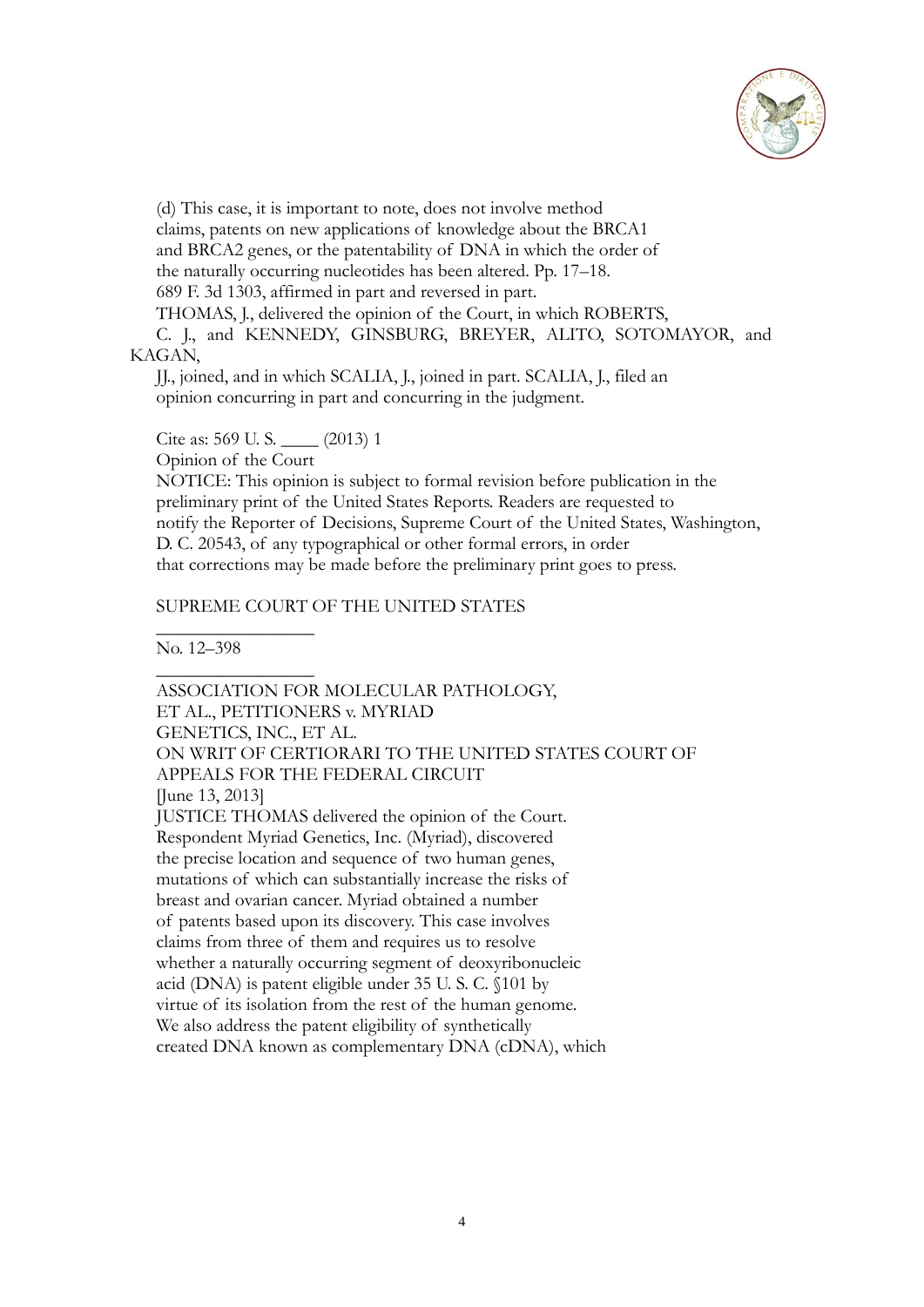

contains the same protein-coding information found in a segment of natural DNA but omits portions within the DNA segment that do not code for proteins. For the reasons that follow, we hold that a naturally occurring DNA segment is a product of nature and not patent eligible merely because it has been isolated, but that cDNA is patent eligible because it is not naturally occurring. We, therefore, affirm in part and reverse in part the decision of

#### 2 ASSOCIATION FOR MOLECULAR PATHOLOGY v. MYRIAD GENETICS, INC.

Opinion of the Court

the United States Court of Appeals for the Federal Circuit. I

A

Genes form the basis for hereditary traits in living organisms. See generally Association for Molecular Pathology v. United States Patent and Trademark Office, 702 F. Supp. 2d 181, 192–211 (SDNY 2010). The human genome consists of approximately 22,000 genes packed into 23 pairs of chromosomes. Each gene is encoded as DNA, which takes the shape of the familiar "double helix" that Doctors James Watson and Francis Crick first described in 1953. Each "cross-bar" in the DNA helix consists of two chemically joined nucleotides. The possible nucleotides are adenine (A), thymine (T), cytosine (C), and guanine (G), each of which binds naturally with another nucleotide: A pairs with T; C pairs with G. The nucleotide cross-bars are chemically connected to a sugar-phosphate backbone that forms the outside framework of the DNA helix. Sequences of DNA nucleotides contain the information necessary to create strings of amino acids, which in turn are used in the body to build proteins. Only some DNA nucleotides, however, code for amino acids; these nucleotides are known as "exons." Nucleotides that do not code for amino acids, in contrast, are known as "introns." Creation of proteins from DNA involves two principal steps, known as transcription and translation. In transcription, the bonds between DNA nucleotides separate, and the DNA helix unwinds into two single strands. A single strand is used as a template to create a complementary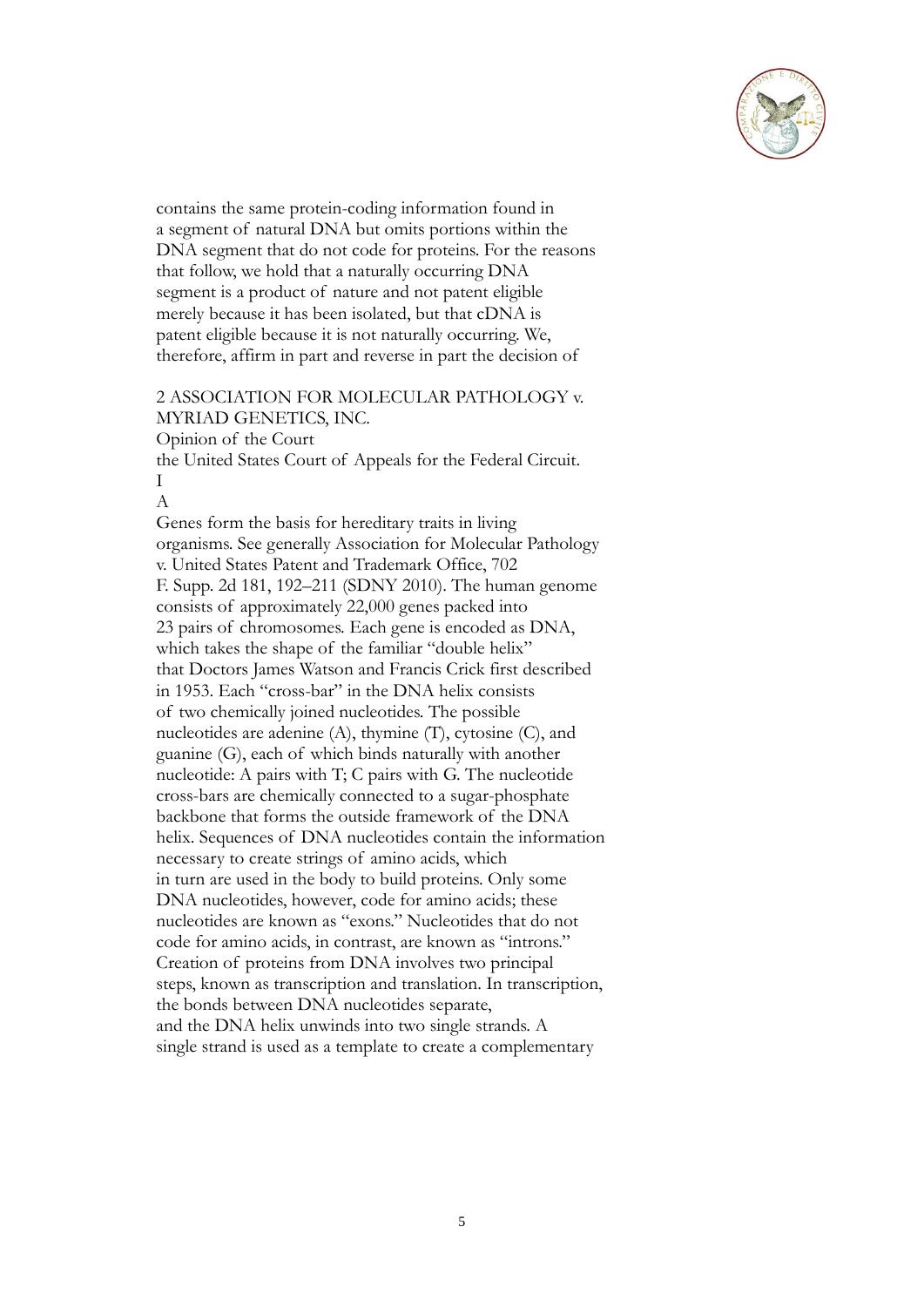

ribonucleic acid (RNA) strand. The nucleotides on the DNA strand pair naturally with their counterparts, with the exception that RNA uses the nucleotide base uracil (U) instead of thymine (T). Transcription results in a single strand RNA molecule, known as pre-RNA, whose nucleotides form an inverse image of the DNA strand from which

# Cite as: 569 U. S. \_\_\_\_ (2013) 3

Opinion of the Court

it was created. Pre-RNA still contains nucleotides corresponding to both the exons and introns in the DNA molecule. The pre-RNA is then naturally "spliced" by the physical removal of the introns. The resulting product is a strand of RNA that contains nucleotides corresponding only to the exons from the original DNA strand. The exons-only strand is known as messenger RNA (mRNA), which creates amino acids through translation. In translation, cellular structures known as ribosomes read each set of three nucleotides, known as codons, in the mRNA. Each codon either tells the ribosomes which of the 20 possible amino acids to synthesize or provides a stop signal that ends amino acid production. DNA's informational sequences and the processes that create mRNA, amino acids, and proteins occur naturally within cells. Scientists can, however, extract DNA from cells using well known laboratory methods. These methods allow scientists to isolate specific segments of DNA for instance, a particular gene or part of a gene—which can then be further studied, manipulated, or used. It is also possible to create DNA synthetically through processes similarly well known in the field of genetics. One such method begins with an mRNA molecule and uses the natural bonding properties of nucleotides to create a new, synthetic DNA molecule. The result is the inverse of the mRNA's inverse image of the original DNA, with one important distinction: Because the natural creation of mRNA involves splicing that removes introns, the synthetic DNA created from mRNA also contains only the exon sequences. This synthetic DNA created in the laboratory from mRNA is known as complementary DNA (cDNA). Changes in the genetic sequence are called mutations.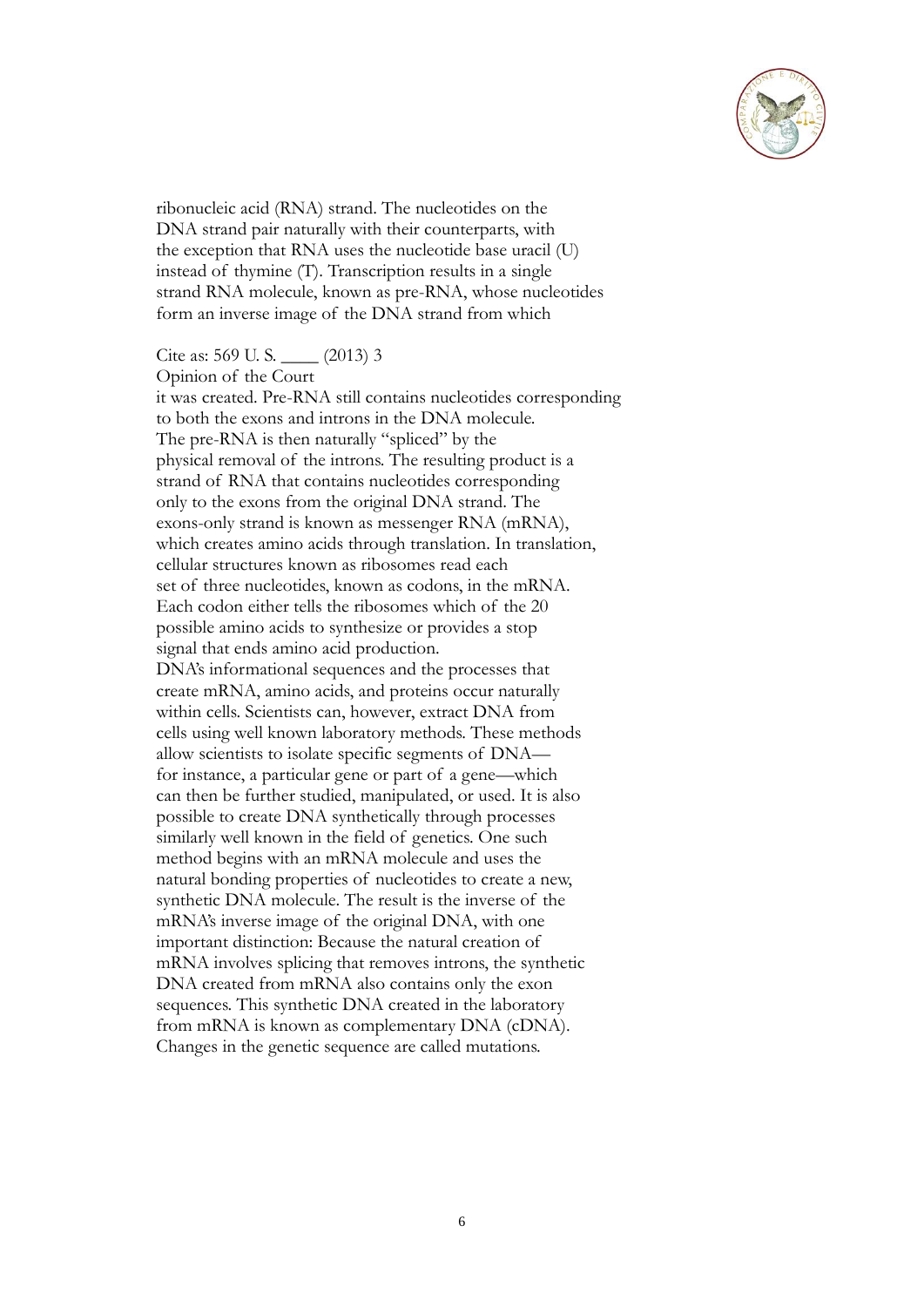

Mutations can be as small as the alteration of a single nucleotide—a change affecting only one letter in the genetic code. Such small-scale changes can produce an entirely different amino acid or can end protein production alto[

# 4 ASSOCIATION FOR MOLECULAR PATHOLOGY v. MYRIAD GENETICS, INC.

#### Opinion of the Court

gether. Large changes, involving the deletion, rearrangement, or duplication of hundreds or even millions of nucleotides, can result in the elimination, misplacement, or duplication of entire genes. Some mutations are harmless, but others can cause disease or increase the risk of disease. As a result, the study of genetics can lead to valuable medical breakthroughs.

#### B

This case involves patents filed by Myriad after it made one such medical breakthrough. Myriad discovered the precise location and sequence of what are now known as the BRCA1 and BRCA2 genes. Mutations in these genes can dramatically increase an individual's risk of developing breast and ovarian cancer. The average American woman has a 12- to 13-percent risk of developing breast cancer, but for women with certain genetic mutations, the risk can range between 50 and 80 percent for breast cancer and between 20 and 50 percent for ovarian cancer. Before Myriad's discovery of the BRCA1 and BRCA2 genes, scientists knew that heredity played a role in establishing a woman's risk of developing breast and ovarian cancer, but they did not know which genes were associated with those cancers. Myriad identified the exact location of the BRCA1 and BRCA2 genes on chromosomes 17 and 13. Chromosome 17 has approximately 80 million nucleotides, and chromosome

13 has approximately 114 million. Association for Molecular Pathology v. United States Patent and Trademark Office, 689 F. 3d 1303, 1328 (CA Fed. 2012). Within those chromosomes, the BRCA1 and BRCA2 genes are each about 80,000 nucleotides long. If just exons are counted, the BRCA1 gene is only about 5,500 nucleotides long; for the BRCA2 gene, that number is about 10,200.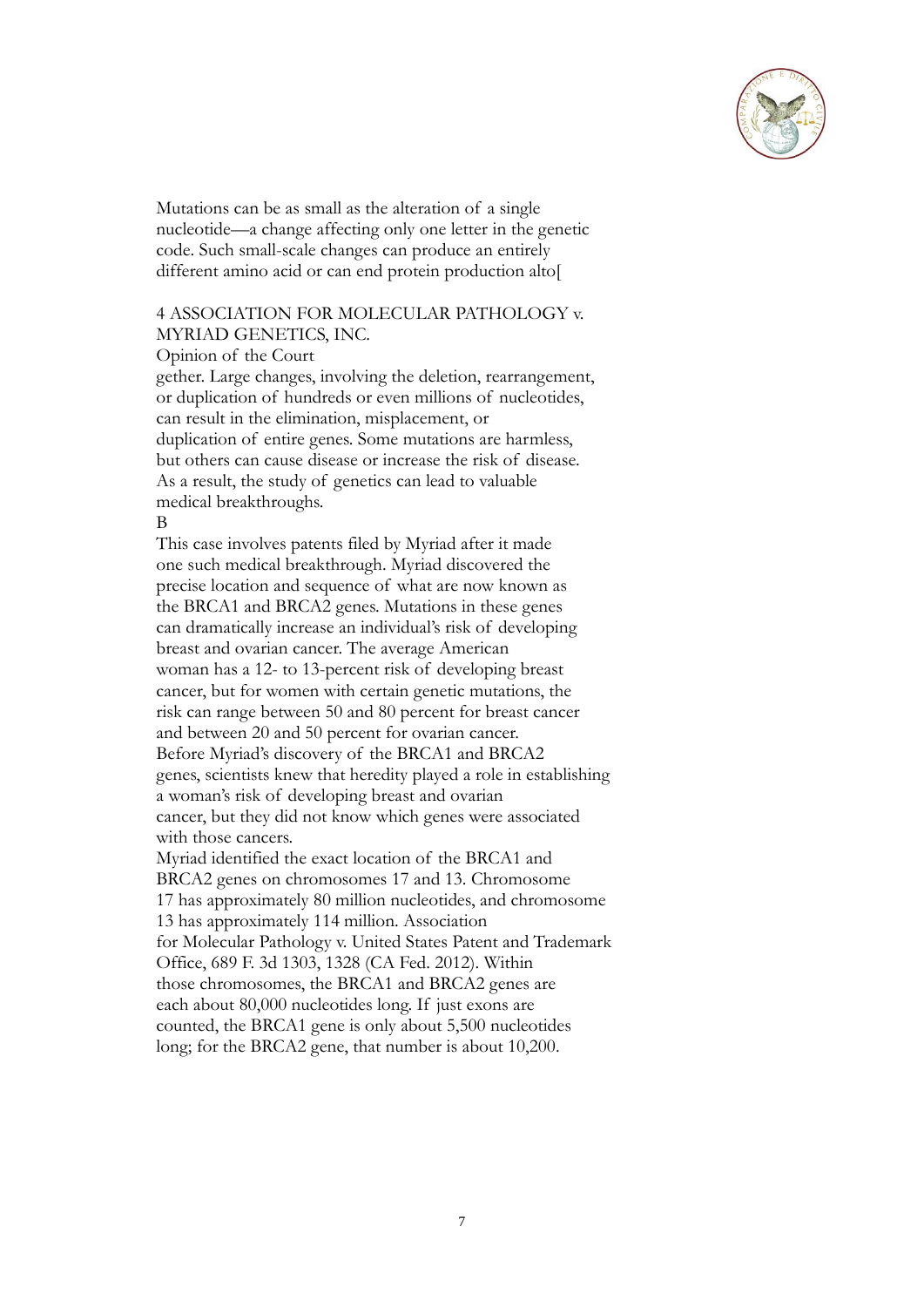

Ibid. Knowledge of the location of the BRCA1 and BRCA2 genes allowed Myriad to determine their typical nucleotide

# Cite as: 569 U. S. \_\_\_\_ (2013) 5

Opinion of the Court

——————

sequence.1 That information, in turn, enabled Myriad to develop medical tests that are useful for detecting mutations in a patient's BRCA1 and BRCA2 genes and thereby assessing whether the patient has an increased risk of cancer.

Once it found the location and sequence of the BRCA1 and BRCA2 genes, Myriad sought and obtained a number of patents. Nine composition claims from three of those patents are at issue in this case.2 See id., at 1309, and n. 1 (noting composition claims). Claims 1, 2, 5, and 6 from the '282 patent are representative. The first claim asserts a patent on "[a]n isolated DNA coding for a BRCA1 polypeptide," which has "the amino acid sequence set forth in SEQ ID NO:2." App. 822. SEQ ID NO:2 sets forth a list of 1,863 amino acids that the typical BRCA1 gene encodes. See id., at 785–790. Put differently, claim 1 asserts a patent claim on the DNA code that tells a cell to produce the string of BRCA1 amino acids listed in SEQ ID NO:2. Claim 2 of the '282 patent operates similarly. It claims "[t]he isolated DNA of claim 1, wherein said DNA has the nucleotide sequence set forth in SEQ ID NO:1." Id., at 822. Like SEQ ID NO:2, SEQ ID NO:1 sets forth a long list of data, in this instance the sequence of cDNA that codes for the BRCA1 amino acids listed in claim 1. Importantly, SEQ ID NO:1 lists only the cDNA exons in the BRCA1 gene, rather than a full DNA sequence containing both exons and introns. See id., at 779 (stating that SEQ ID NO:1's "MOLECULE TYPE:" is "cDNA"). As a result, the Federal Circuit recognized that claim 2 asserts a patent on the cDNA nucleotide sequence listed in SEQ ID

<sup>1</sup> Technically, there is no "typical" gene because nucleotide sequences vary between individuals, sometimes dramatically. Geneticists refer to the most common variations of genes as "wild types."

<sup>2</sup> At issue are claims 1, 2, 5, 6, and 7 of U. S. Patent 5,747,282 (the '282 patent), claim 1 of U. S. Patent 5,693,473 (the '473 patent), and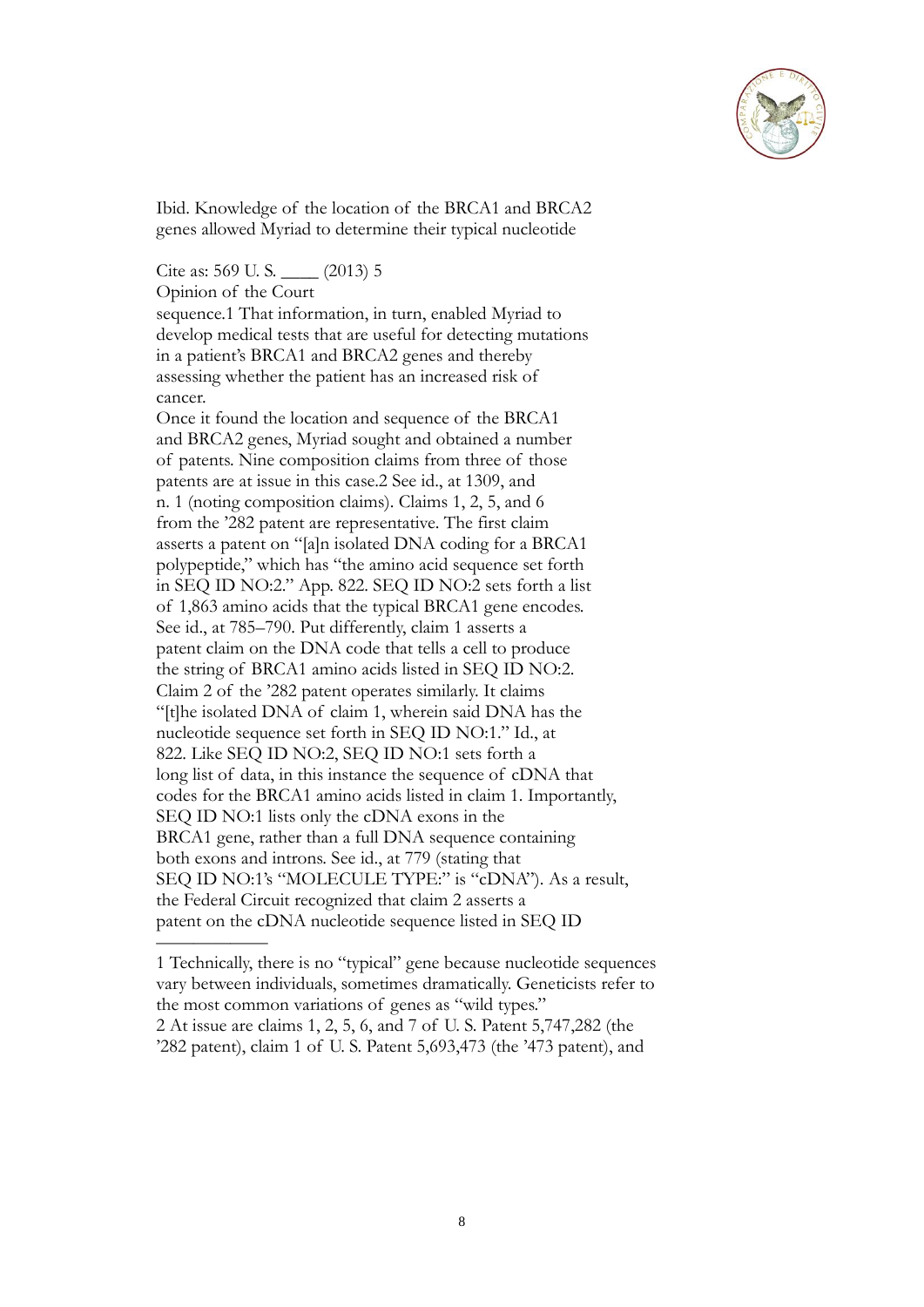

claims 1, 6, and 7 of U. S. Patent 5,837,492 (the '492 patent).

# 6 ASSOCIATION FOR MOLECULAR PATHOLOGY v. MYRIAD GENETICS, INC.

#### Opinion of the Court

NO:1, which codes for the typical BRCA1 gene. 689 F. 3d, at 1326, n. 9; id., at 1337 (Moore, J., concurring in part); id., at 1356 (Bryson, J., concurring in part and dissenting in part).

Claim 5 of the '282 patent claims a subset of the data in claim 1. In particular, it claims "[a]n isolated DNA having at least 15 nucleotides of the DNA of claim 1." App. 822. The practical effect of claim 5 is to assert a patent on any series of 15 nucleotides that exist in the typical BRCA1 gene. Because the BRCA1 gene is thousands of nucleotides long, even BRCA1 genes with substantial mutations are likely to contain at least one segment of 15 nucleotides that correspond to the typical BRCA1 gene. Similarly, claim 6 of the '282 patent claims "[a]n isolated DNA having at least 15 nucleotides of the DNA of claim 2." Ibid. This claim operates similarly to claim 5, except that it references the cDNA-based claim 2. The remaining claims at issue are similar, though several list common mutations rather than typical BRCA1 and BRCA2 sequences. See ibid. (claim 7 of the '282 patent); id., at 930 (claim 1 of the '473 patent); id., at 1028 (claims 1, 6, and 7 of the '492 patent).

C

Myriad's patents would, if valid, give it the exclusive right to isolate an individual's BRCA1 and BRCA2 genes (or any strand of 15 or more nucleotides within the genes) by breaking the covalent bonds that connect the DNA to the rest of the individual's genome. The patents would also give Myriad the exclusive right to synthetically create BRCA cDNA. In Myriad's view, manipulating BRCA DNA in either of these fashions triggers its "right to exclude others from making" its patented composition of matter under the Patent Act. 35 U. S. C. §154(a)(1); see also  $\S 271(a)$  ("[W]hoever without authority makes . . . any patented invention . . . infringes the patent").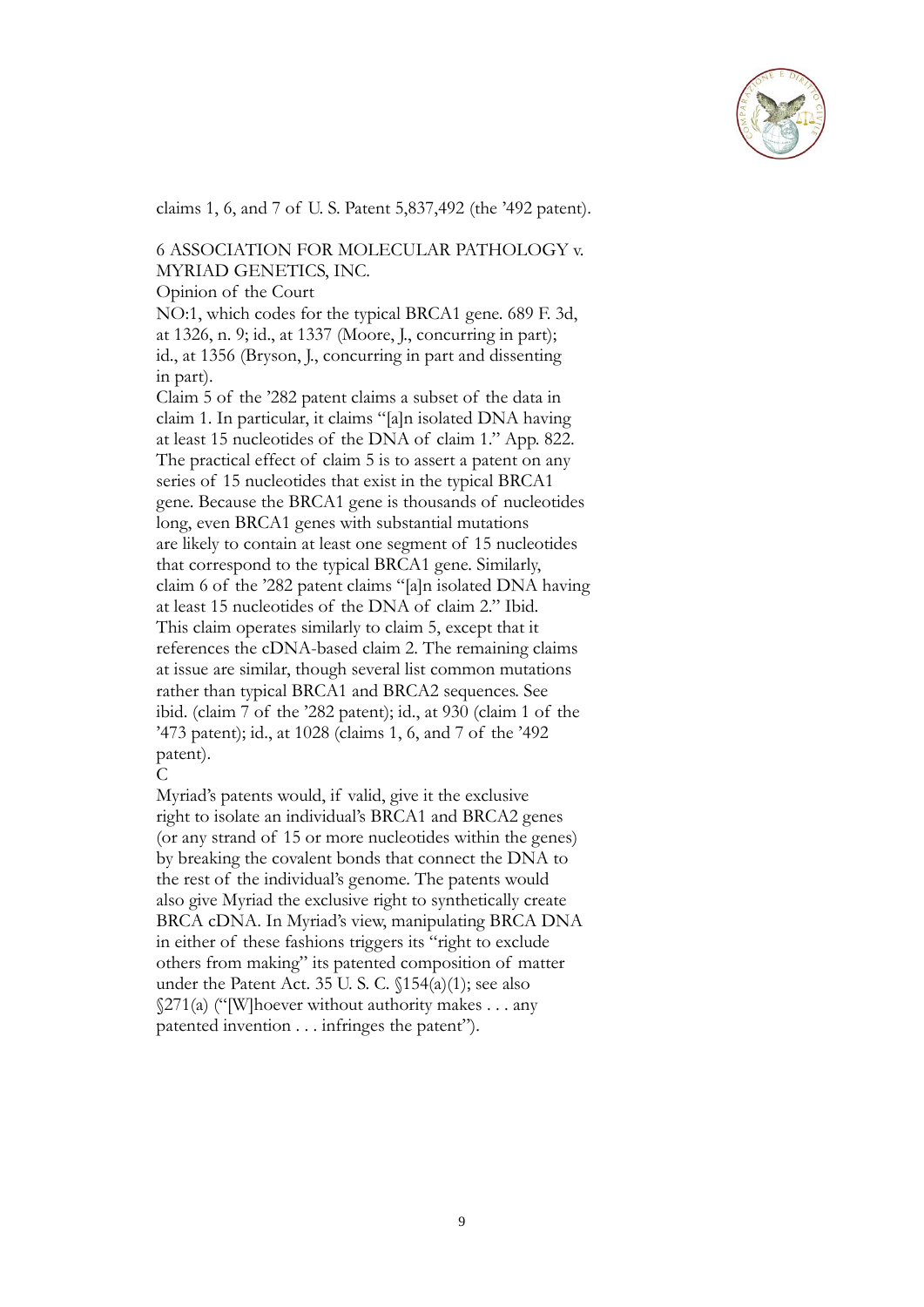

### Cite as: 569 U. S. \_\_\_\_ (2013) 7 Opinion of the Court

But isolation is necessary to conduct genetic testing, and Myriad was not the only entity to offer BRCA testing after it discovered the genes. The University of Pennsylvania's Genetic Diagnostic Laboratory (GDL) and others provided genetic testing services to women. Petitioner Dr. Harry Ostrer, then a researcher at New York University School of Medicine, routinely sent his patients' DNA samples to GDL for testing. After learning of GDL's testing and Ostrer's activities, Myriad sent letters to them asserting that the genetic testing infringed Myriad's patents. App. 94–95 (Ostrer letter). In response, GDL agreed to stop testing and informed Ostrer that it would no longer accept patient samples. Myriad also filed patent infringement suits against other entities that performed BRCA testing, resulting in settlements in which the defendants agreed to cease all allegedly infringing activity. 689 F. 3d, at 1315. Myriad, thus, solidified its position as the only entity providing BRCA testing.

Some years later, petitioner Ostrer, along with medical patients, advocacy groups, and other doctors, filed this lawsuit seeking a declaration that Myriad's patents are invalid under 35 U. S. C. §101. 702 F. Supp. 2d, at 186. Citing this Court's decision in MedImmune, Inc. v. Genentech, Inc., 549 U. S. 118 (2007), the District Court denied Myriad's motion to dismiss for lack of standing. Association for Molecular Pathology v. United States Patent and Trademark Office, 669 F. Supp. 2d 365, 385–392 (SDNY 2009). The District Court then granted summary judgment to petitioners on the composition claims at issue in this case based on its conclusion that Myriad's claims, including claims related to cDNA, were invalid because they covered products of nature. 702 F. Supp. 2d, at 220– 237. The Federal Circuit reversed, Association for Molecular Pathology v. United States Patent and Trademark Office, 653 F. 3d 1329 (2011), and this Court granted the petition for certiorari, vacated the judgment, and re[

# 8 ASSOCIATION FOR MOLECULAR PATHOLOGY v. MYRIAD GENETICS, INC.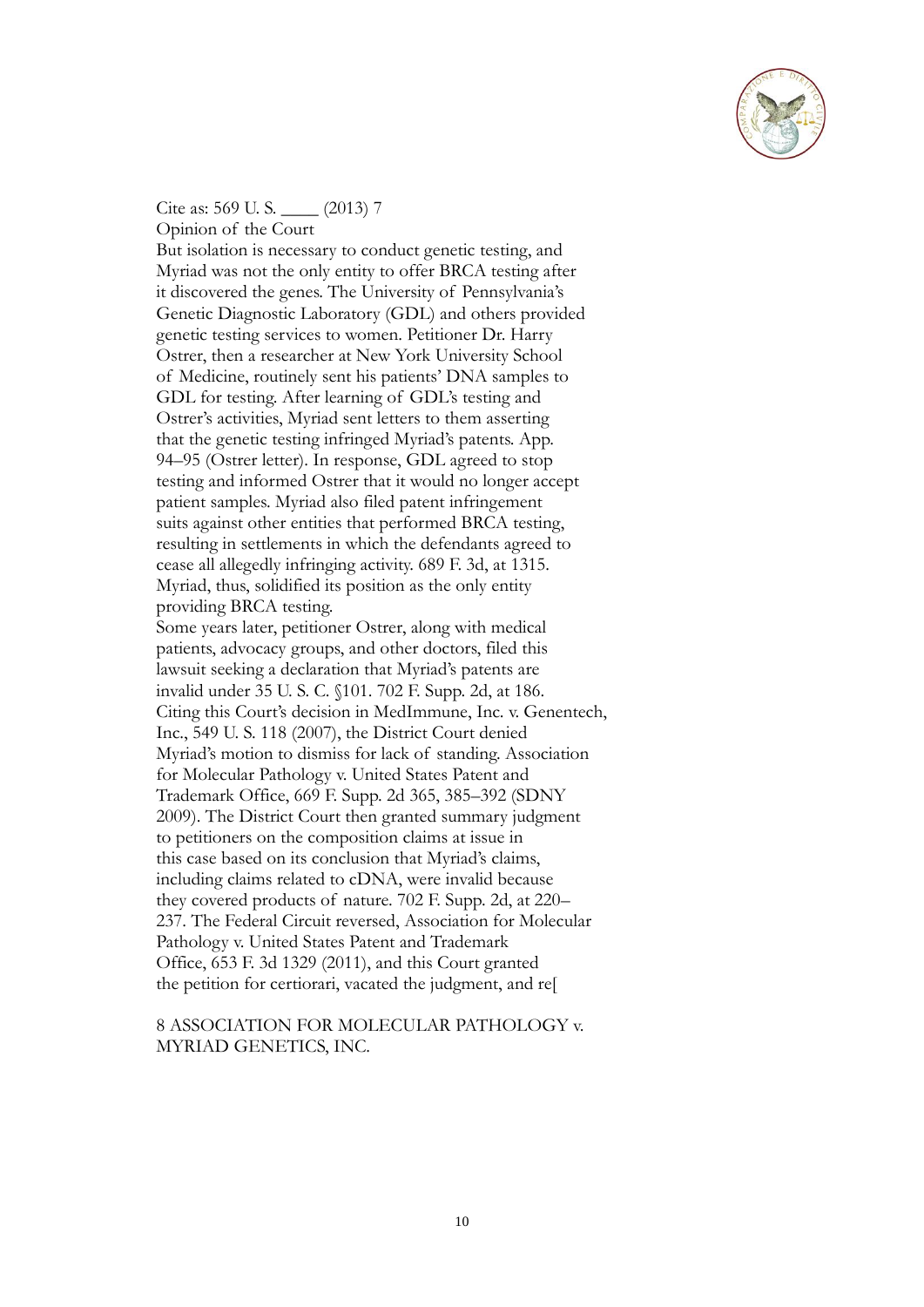

Opinion of the Court manded the case in light of Mayo Collaborative Services v. Prometheus Laboratories, Inc., 566 U. S. \_\_\_ (2012). See Association for Molecular Pathology v. Myriad Genetics, Inc., 566 U. S. \_\_\_ (2012). On remand, the Federal Circuit affirmed the District Court in part and reversed in part, with each member of the panel writing separately. All three judges agreed that only petitioner Ostrer had standing. They reasoned that Myriad's actions against him and his stated ability and willingness to begin BRCA1 and BRCA2 testing if Myriad's patents were invalidated were sufficient for Article III standing. 689 F. 3d, at 1323; id., at 1337 (opinion of Moore, J.); id., at 1348 (opinion of Bryson, J.). With respect to the merits, the court held that both isolated DNA and cDNA were patent eligible under §101. The central dispute among the panel members was whether the act of isolating DNA—separating a specific gene or sequence of nucleotides from the rest of the chromosome—is an inventive act that entitles the individual who first isolates it to a patent. Each of the judges on the panel had a different view on that question. Judges Lourie and Moore agreed that Myriad's claims were patent eligible under §101 but disagreed on the rationale. Judge Lourie relied on the fact that the entire DNA molecule is held together by chemical bonds and that the covalent bonds at both ends of the segment must be severed in order to isolate segments of DNA. This process technically creates new molecules with unique chemical compositions. See id., at 1328 ("Isolated DNA . . . is a free-standing portion of a larger, natural DNA molecule. Isolated DNA has been cleaved (i.e., had covalent bonds in its backbone chemically severed) or synthesized to consist of just a fraction of a naturally occurring DNA molecule"). Judge Lourie found this chemical alteration to be dispositive, because isolating a particular strand of DNA creates a nonnaturally occurring molecule, even though the

Cite as: 569 U. S. \_\_\_\_ (2013) 9 Opinion of the Court chemical alteration does not change the informationtransmitting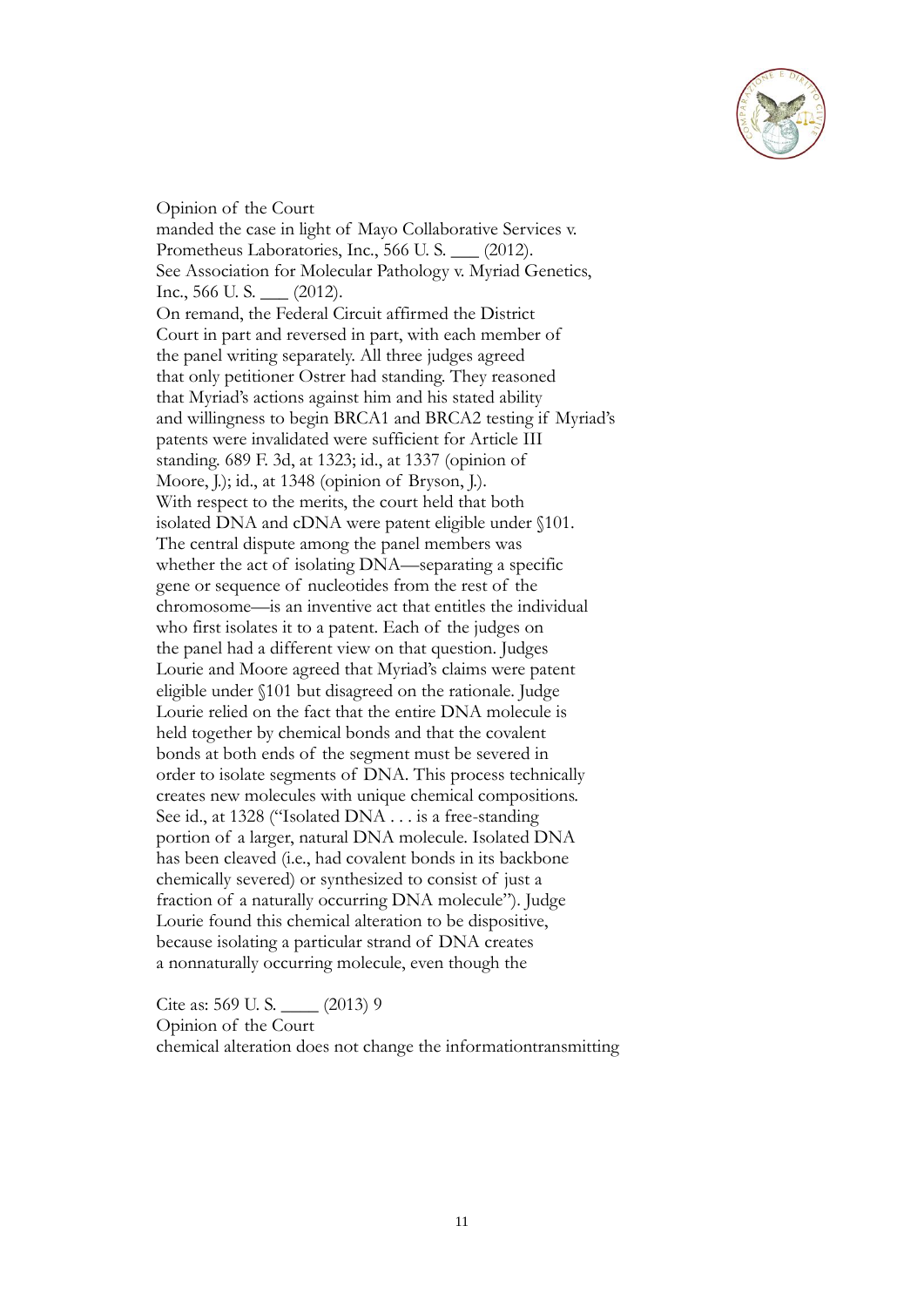

quality of the DNA. See id., at 1330 ("The claimed isolated DNA molecules are distinct from their natural existence as portions of larger entities, and their informational content is irrelevant to that fact. We recognize that biologists may think of molecules in terms of their uses, but genes are in fact materials having a chemical nature"). Accordingly, he rejected petitioners' argument that isolated DNA was ineligible for patent protection as a product of nature.

Judge Moore concurred in part but did not rely exclusively on Judge Lourie's conclusion that chemically breaking covalent bonds was sufficient to render isolated DNA patent eligible. Id., at 1341 ("To the extent the majority rests its conclusion on the chemical differences between [naturally occurring] and isolated DNA (breaking the covalent bonds), I cannot agree that this is sufficient to hold that the claims to human genes are directed to patentable subject matter"). Instead, Judge Moore also relied on the United States Patent and Trademark Office's (PTO) practice of granting such patents and on the reliance interests of patent holders. Id., at 1343. However, she acknowledged that her vote might have come out differently if she "were deciding this case on a blank canvas." Ibid.

Finally, Judge Bryson concurred in part and dissented in part, concluding that isolated DNA is not patent eligible. As an initial matter, he emphasized that the breaking of chemical bonds was not dispositive: "[T]here is no magic to a chemical bond that requires us to recognize a new product when a chemical bond is created or broken." Id., at 1351. Instead, he relied on the fact that "[t]he nucleotide sequences of the claimed molecules are the same as the nucleotide sequences found in naturally occurring human genes." Id., at 1355. Judge Bryson then concluded that genetic "structural similarity dwarfs the significance

### 10 ASSOCIATION FOR MOLECULAR PATHOLOGY v. MYRIAD GENETICS, INC.

Opinion of the Court

of the structural differences between isolated DNA and naturally occurring DNA, especially where the structural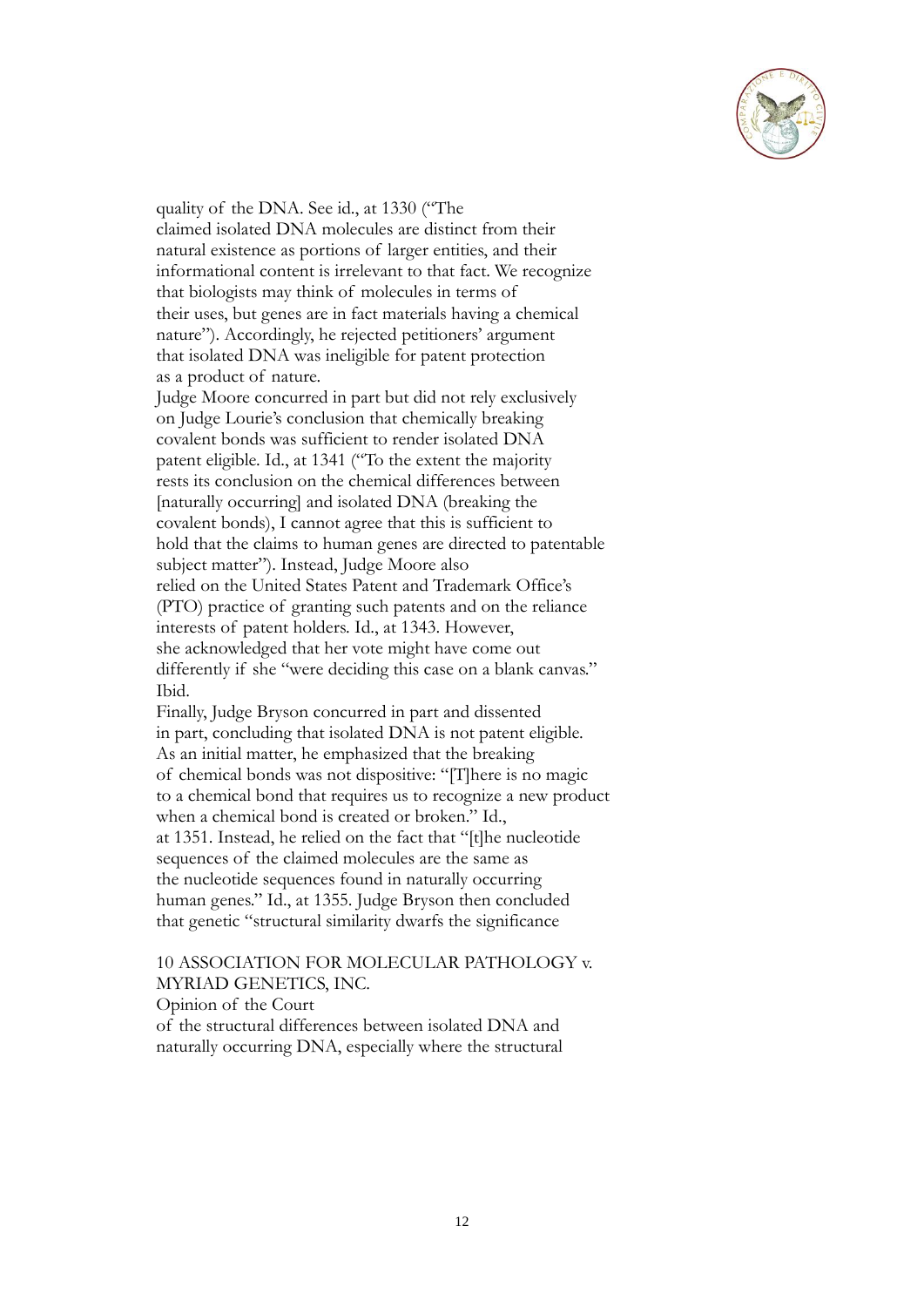

differences are merely ancillary to the breaking of covalent bonds, a process that is itself not inventive." Ibid. Moreover, Judge Bryson gave no weight to the PTO's position on patentability because of the Federal Circuit's position that "the PTO lacks substantive rulemaking authority as to issues such as patentability." Id., at 1357. Although the judges expressed different views concerning the patentability of isolated DNA, all three agreed that patent claims relating to cDNA met the patent eligibility requirements of §101. Id., at 1326, and n. 9 (recognizing that some patent claims are limited to cDNA and that such claims are patent eligible under §101); id., at 1337 (Moore, J., concurring in part); id., at 1356 (Bryson, J., concurring in part and dissenting in part) ("cDNA cannot be isolated from nature, but instead must be created in the laboratory . . . because the introns that are found in the native gene are removed from the cDNA segment").3 We granted certiorari. 568 U. S. \_\_\_ (2012). II

A

——————

Section 101 of the Patent Act provides:

"Whoever invents or discovers any new and useful . . . composition of matter, or any new and useful improvement thereof, may obtain a patent therefor, subject to the conditions and requirements of this title."

3 Myriad continues to challenge Dr. Ostrer's Declaratory Judgment Act standing in this Court. Brief for Respondents 17–22. But we find that, under the Court's decision in MedImmune, Inc. v. Genentech, Inc., Dr. Ostrer has alleged sufficient facts "under all the circumstances, [to] show that there is a substantial controversy, between parties having adverse legal interests, of sufficient immediacy and reality to warrant the issuance of a declaratory judgment." 549 U. S. 118, 127 (2007) (internal quotation marks omitted).

Cite as: 569 U. S. \_\_\_\_ (2013) Opinion of the Court 11 35 U. S. C. §101. We have "long held that this provision contains an important implicit exception[:] Laws of nature, natural phenomena,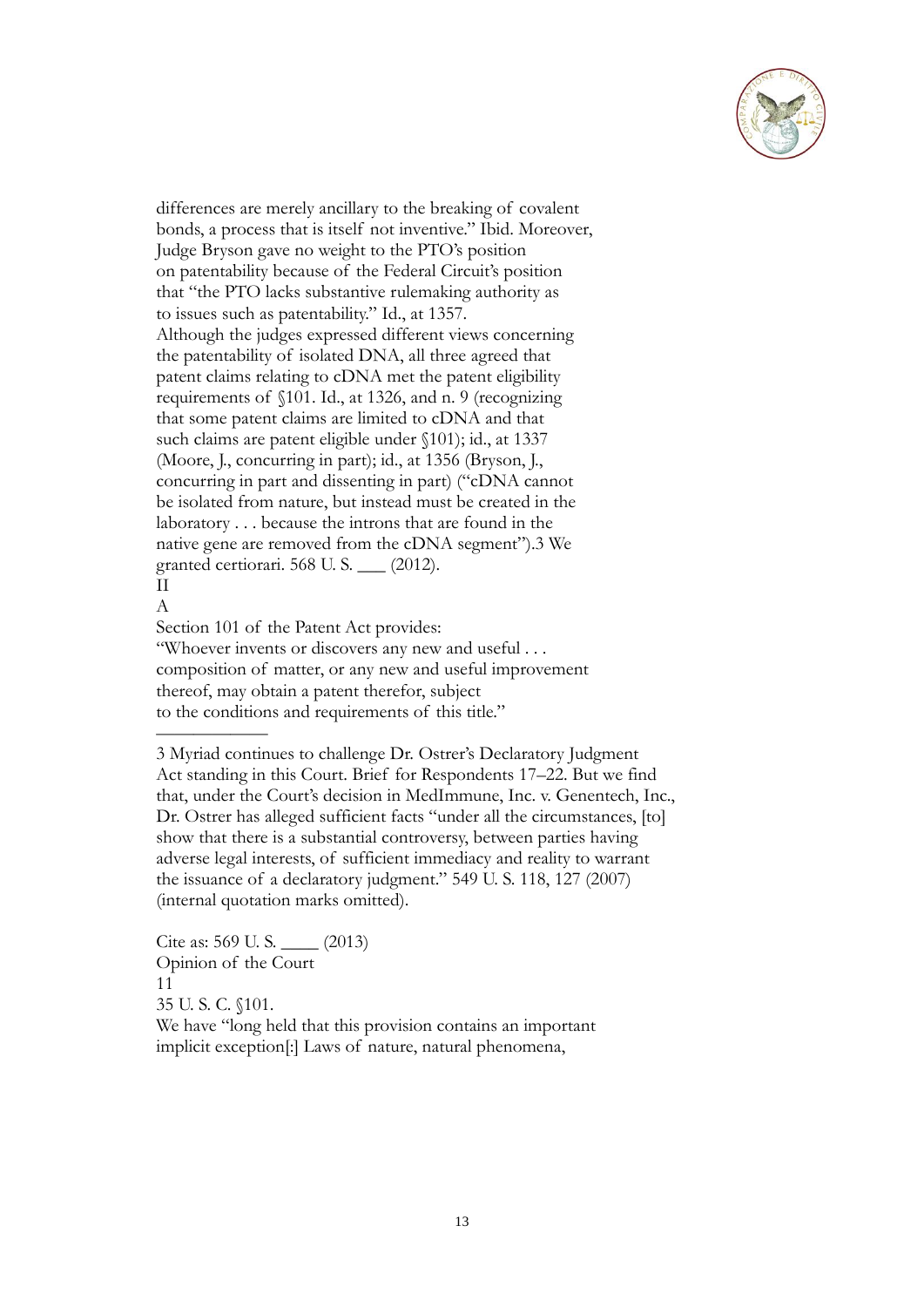

and abstract ideas are not patentable." Mayo, 566 U. S., at \_\_\_ (slip op., at 1) (internal quotation marks and brackets omitted). Rather, " 'they are the basic tools of scientific and technological work' " that lie beyond the domain of patent protection. Id., at \_\_\_ (slip op., at 2). As the Court has explained, without this exception, there would be considerable danger that the grant of patents would "tie up" the use of such tools and thereby "inhibit future innovation premised upon them." Id., at \_\_\_ (slip op., at 17). This would be at odds with the very point of patents, which exist to promote creation. Diamond v. Chakrabarty, 447 U. S. 303, 309 (1980) (Products of nature are not created, and " 'manifestations . . . of nature [are] free to all men and reserved exclusively to none'"). The rule against patents on naturally occurring things is not without limits, however, for "all inventions at some level embody, use, reflect, rest upon, or apply laws of nature, natural phenomena, or abstract ideas," and "too broad an interpretation of this exclusionary principle could eviscerate patent law." 566 U. S., at \_\_\_ (slip op., at 2). As we have recognized before, patent protection strikes a delicate balance between creating "incentives that lead to creation, invention, and discovery" and "imped[ing] the flow of information that might permit, indeed spur, invention." Id., at  $\_\_\_\$ (slip op., at 23). We must apply this well-established standard to determine whether Myriad's patents claim any "new and useful . . . composition of matter," §101, or instead claim naturally occurring phenomena.

# B

It is undisputed that Myriad did not create or alter any of the genetic information encoded in the BRCA1 and

# 12 ASSOCIATION FOR MOLECULAR PATHOLOGY v. MYRIAD GENETICS, INC.

Opinion of the Court

BRCA2 genes. The location and order of the nucleotides existed in nature before Myriad found them. Nor did Myriad create or alter the genetic structure of DNA. Instead, Myriad's principal contribution was uncovering the precise location and genetic sequence of the BRCA1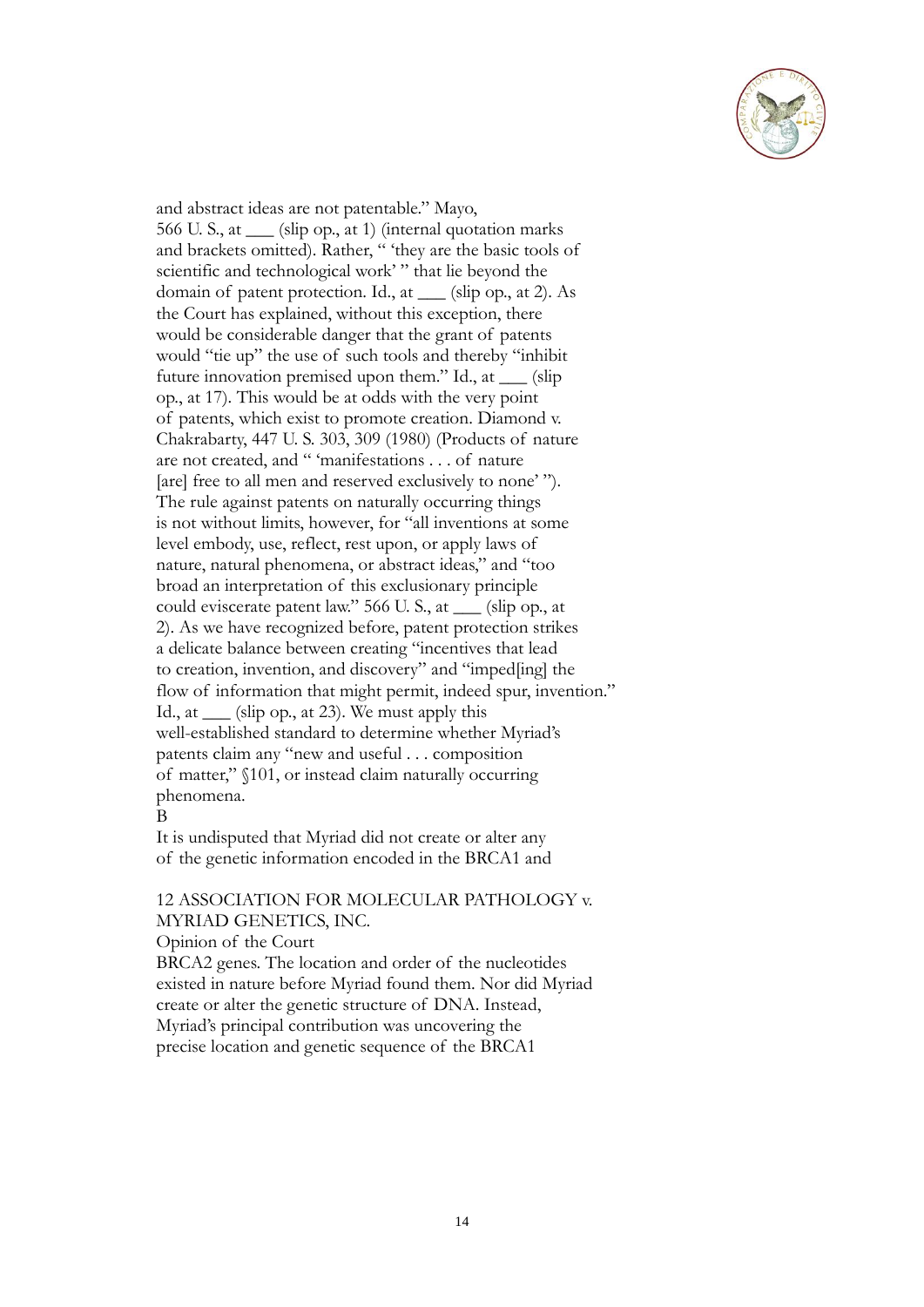

and BRCA2 genes within chromosomes 17 and 13. The question is whether this renders the genes patentable. Myriad recognizes that our decision in Chakrabarty is central to this inquiry. Brief for Respondents 14, 23–27. In Chakrabarty, scientists added four plasmids to a bacterium, which enabled it to break down various components of crude oil. 447 U. S., at 305, and n. 1. The Court held that the modified bacterium was patentable. It explained that the patent claim was "not to a hitherto unknown natural phenomenon, but to a nonnaturally occurring manufacture or composition of matter—a product of human ingenuity 'having a distinctive name, character [and] use.' " Id., at 309–310 (quoting Hartranft v. Wiegmann, 121 U. S. 609, 615 (1887); alteration in original). The Chakrabarty bacterium was new "with markedly different characteristics from any found in nature," 447 U. S., at 310, due to the additional plasmids and resultant "capacity for degrading oil." Id., at 305, n. 1. In this case, by contrast, Myriad did not create anything. To be sure, it found an important and useful gene, but separating that gene from its surrounding genetic material is not an act of invention.

Groundbreaking, innovative, or even brilliant discovery does not by itself satisfy the §101 inquiry. In Funk Brothers Seed Co. v. Kalo Inoculant Co., 333 U. S. 127 (1948), this Court considered a composition patent that claimed a mixture of naturally occurring strains of bacteria that helped leguminous plants take nitrogen from the air and fix it in the soil. Id., at 128–129. The ability of the bacteria to fix nitrogen was well known, and farmers commonly "inoculated" their crops with them to improve soil nitrogen

# Cite as: 569 U. S. \_\_\_\_ (2013) 13

### Opinion of the Court

levels. But farmers could not use the same inoculant for all crops, both because plants use different bacteria and because certain bacteria inhibit each other. Id., at 129– 130. Upon learning that several nitrogen-fixing bacteria did not inhibit each other, however, the patent applicant combined them into a single inoculant and obtained a patent. Id., at 130. The Court held that the composition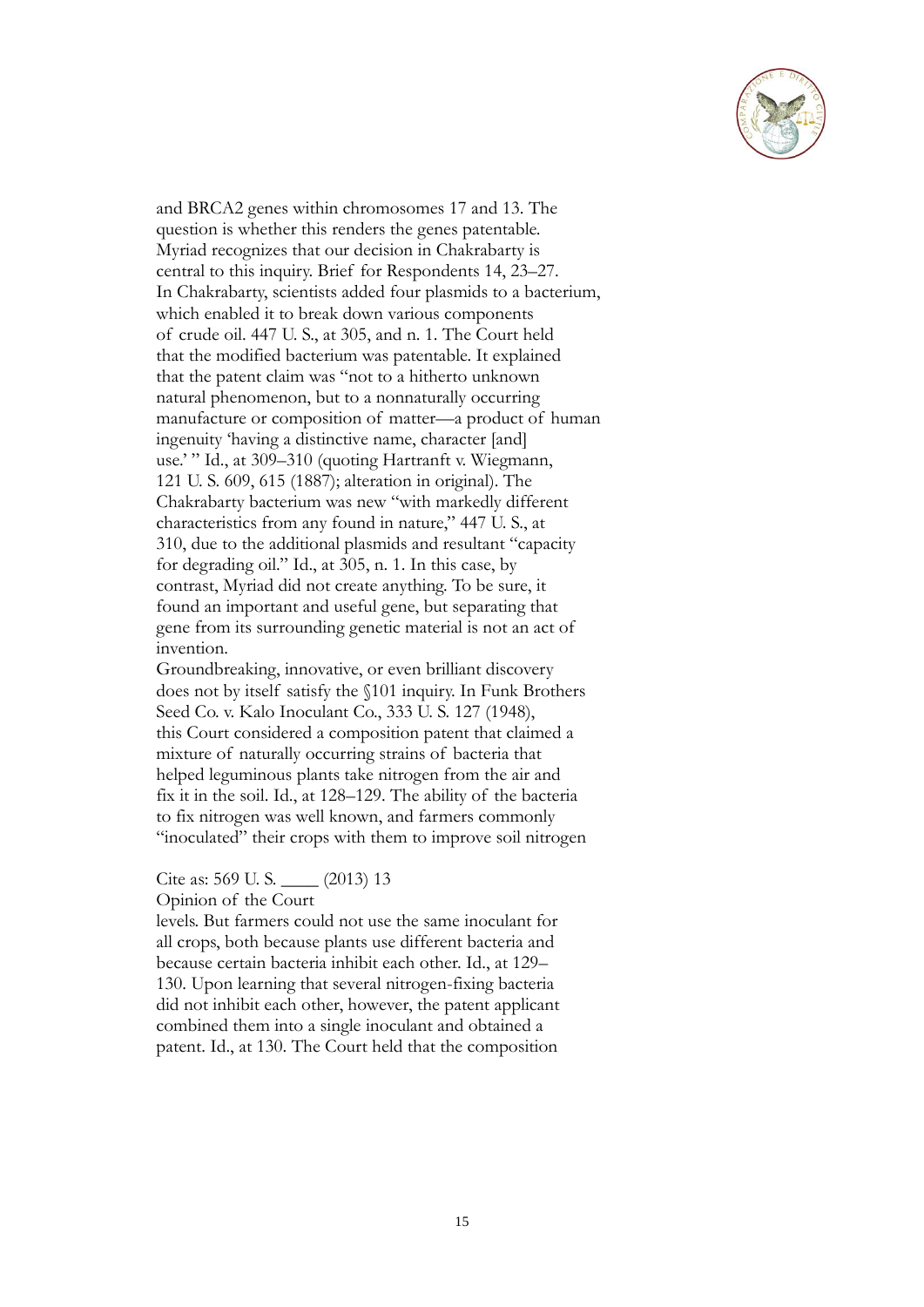

was not patent eligible because the patent holder did not alter the bacteria in any way. Id., at 132 ("There is no way in which we could call [the bacteria mixture a product of invention] unless we borrowed invention from the discovery of the natural principle itself "). His patent claim thus fell squarely within the law of nature exception. So do Myriad's. Myriad found the location of the BRCA1 and BRCA2 genes, but that discovery, by itself, does not render the BRCA genes "new . . . composition[s] of matter," §101, that are patent eligible.

Indeed, Myriad's patent descriptions highlight the problem with its claims. For example, a section of the '282 patent's Detailed Description of the Invention indicates that Myriad found the location of a gene associated with increased risk of breast cancer and identified mutations of that gene that increase the risk. See App. 748–749.4 In

4 The full relevant text of the Detailed Description of the Patent is as follows:

"It is a discovery of the present invention that the BRCA1 locus which predisposes individuals to breast cancer and ovarian cancer, is a gene encoding a BRCA1 protein, which has been found to have no significant homology with known protein or DNA sequences. . . . It is a discovery of the present invention that mutations in the BRCA1 locus in the germline are indicative of a predisposition to breast cancer and ovarian cancer. Finally, it is a discovery of the present invention that somatic mutations in the BRCA1 locus are also associated with breast cancer, ovarian cancer and other cancers, which represents an indicator of these cancers or of the prognosis of these cancers. The mutational events of the BRCA1 locus can involve deletions, insertions and point mutations." App. 749.

# 14 ASSOCIATION FOR MOLECULAR PATHOLOGY v. MYRIAD GENETICS, INC.

Opinion of the Court

——————

subsequent language Myriad explains that the location of the gene was unknown until Myriad found it among the approximately eight million nucleotide pairs contained in a subpart of chromosome 17. See Ibid.5 The '473 and '492 patents contain similar language as well. See id ., at 854, 947. Many of Myriad's patent descriptions simply detail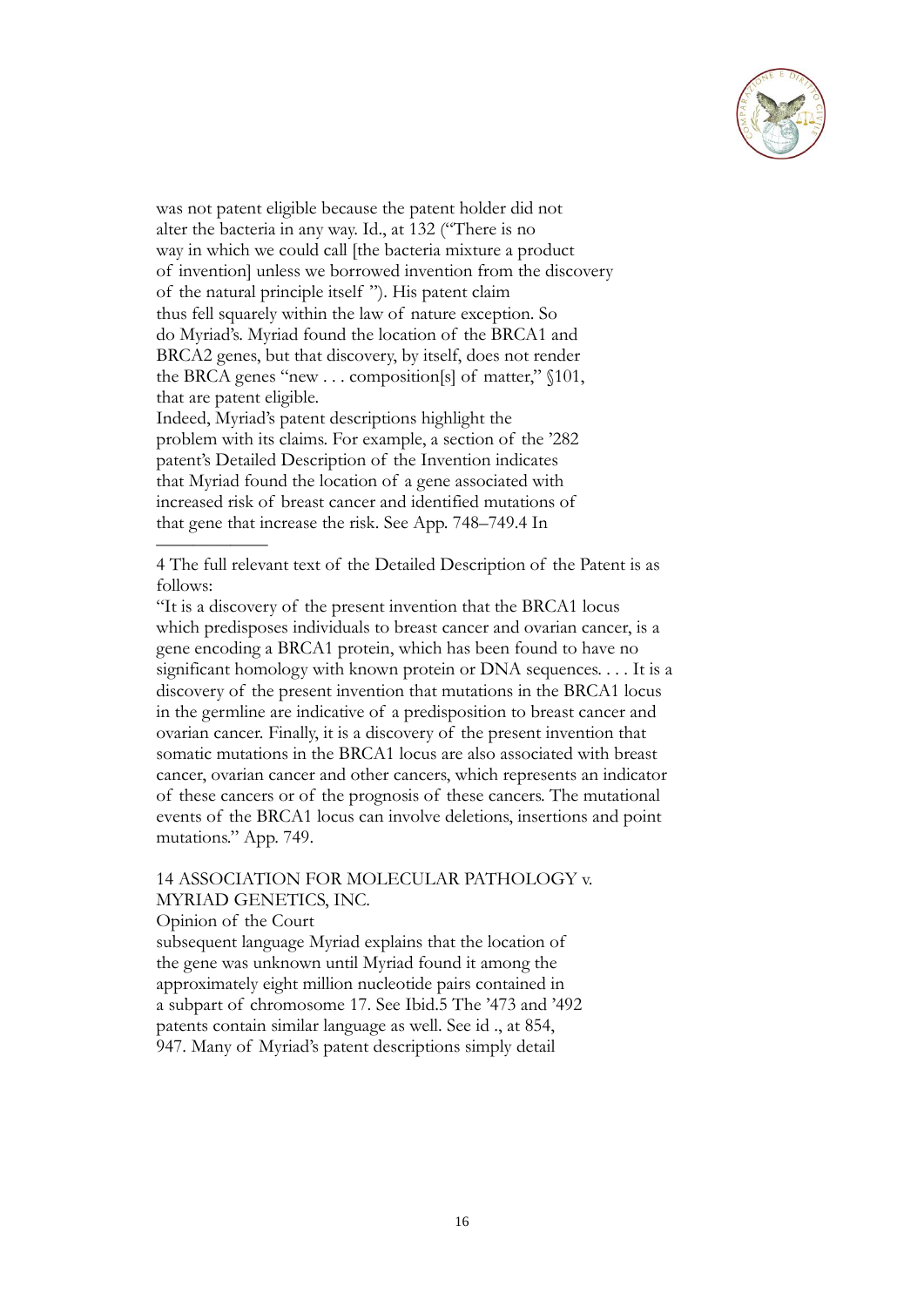

the "iterative process" of discovery by which Myriad narrowed the possible locations for the gene sequences that it sought.6 See, e.g., id ., at 750. Myriad seeks to import these extensive research efforts into the §101 patenteligibility inquiry. Brief for Respondents 8–10, 34. But extensive effort alone is insufficient to satisfy the demands of §101.

Nor are Myriad's claims saved by the fact that isolating DNA from the human genome severs chemical bonds and thereby creates a nonnaturally occurring molecule. Myriad's claims are simply not expressed in terms of chemical composition, nor do they rely in any way on the chemical changes that result from the isolation of a particular section of DNA. Instead, the claims understandably focus on the genetic information encoded in the BRCA1 and

Notwithstanding Myriad's repeated use of the phrase "present invention," it is clear from the text of the patent that the various discoveries are the "invention."

5 "Starting from a region on the long arm of human chromosome 17 of the human genome, 17q, which has a size estimated at about 8 million base pairs, a region which contains a genetic locus, BRCA1, which causes susceptibility to cancer, including breast and ovarian cancer, has been identified." Ibid.

6 Myriad first identified groups of relatives with a history of breast cancer (some of whom also had developed ovarian cancer); because these individuals were related, scientists knew that it was more likely that their diseases were the result of genetic predisposition rather than other factors. Myriad compared sections of their chromosomes, looking for shared genetic abnormalities not found in the general population. It was that process which eventually enabled Myriad to determine where in the genetic sequence the BRCA1 and BRCA2 genes reside. See, e.g., id ., at 749, 763–775.

Cite as: 569 U. S. \_\_\_\_ (2013) 15

Opinion of the Court

——————

BRCA2 genes. If the patents depended upon the creation of a unique molecule, then a would-be infringer could arguably avoid at least Myriad's patent claims on entire genes (such as claims 1 and 2 of the '282 patent) by isolating a DNA sequence that included both the BRCA1 or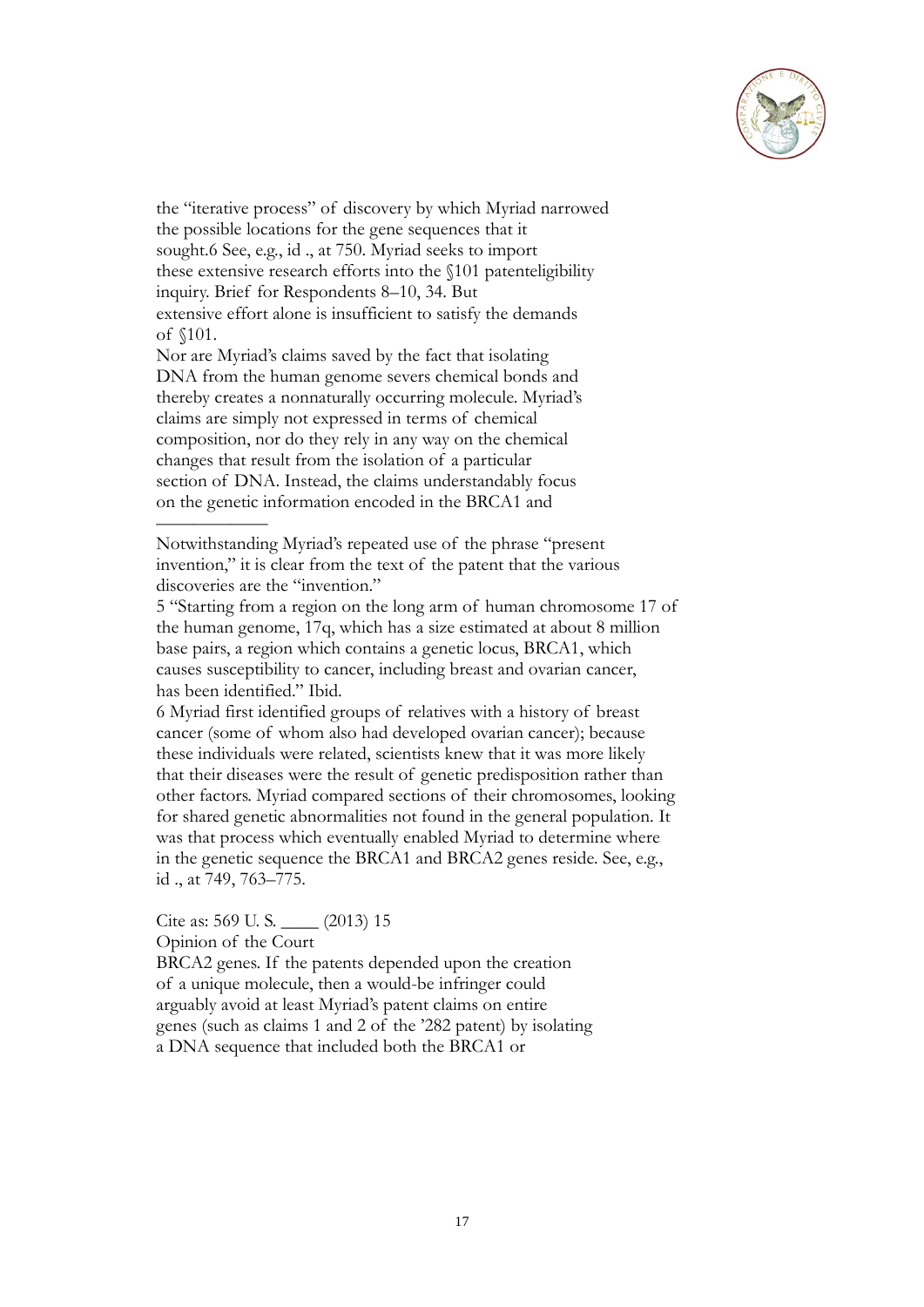

BRCA2 gene and one additional nucleotide pair. Such a molecule would not be chemically identical to the molecule "invented" by Myriad. But Myriad obviously would resist that outcome because its claim is concerned primarily with the information contained in the genetic sequence, not with the specific chemical composition of a particular molecule.

Finally, Myriad argues that the PTO's past practice of awarding gene patents is entitled to deference, citing J. E. M. Ag Supply, Inc. v. Pioneer Hi-Bred Int'l, Inc., 534 U. S. 124 (2001). See Brief for Respondents 35–39, 49–50. We disagree. J. E. M. held that new plant breeds were eligible for utility patents under §101 notwithstanding separate statutes providing special protections for plants, see 7 U.S. C. §2321 et seq. (Plant Variety Protection Act); 35 U. S. C. §§161–164 (Plant Patent Act of 1930). After analyzing the text and structure of the relevant statutes, the Court mentioned that the Board of Patent Appeals and Interferences had determined that new plant breeds were patent eligible under §101 and that Congress had recognized and endorsed that position in a subsequent Patent Act amendment. 534 U. S., at 144–145 (citing In re Hibberd, 227 USPQ 443 (1985) and 35 U. S. C. §119(f)). In this case, however, Congress has not endorsed the views of the PTO in subsequent legislation. While Myriad relies on Judge Moore's view that Congress endorsed the PTO's position in a single sentence in the Consolidated Appropriations Act of 2004, see Brief for Respondents 31, n. 8; 689 F. 3d, at 1346, that Act does not even mention genes, much less isolated DNA. §634, 118 Stat. 101 ("None of the funds appropriated or otherwise made available under this

# 16 ASSOCIATION FOR MOLECULAR PATHOLOGY v. MYRIAD GENETICS, INC.

Opinion of the Court

Act may be used to issue patents on claims directed to or encompassing a human organism").

Further undercutting the PTO's practice, the United States argued in the Federal Circuit and in this Court that isolated DNA was not patent eligible under §101, Brief for United States as Amicus Curiae 20–33, and that the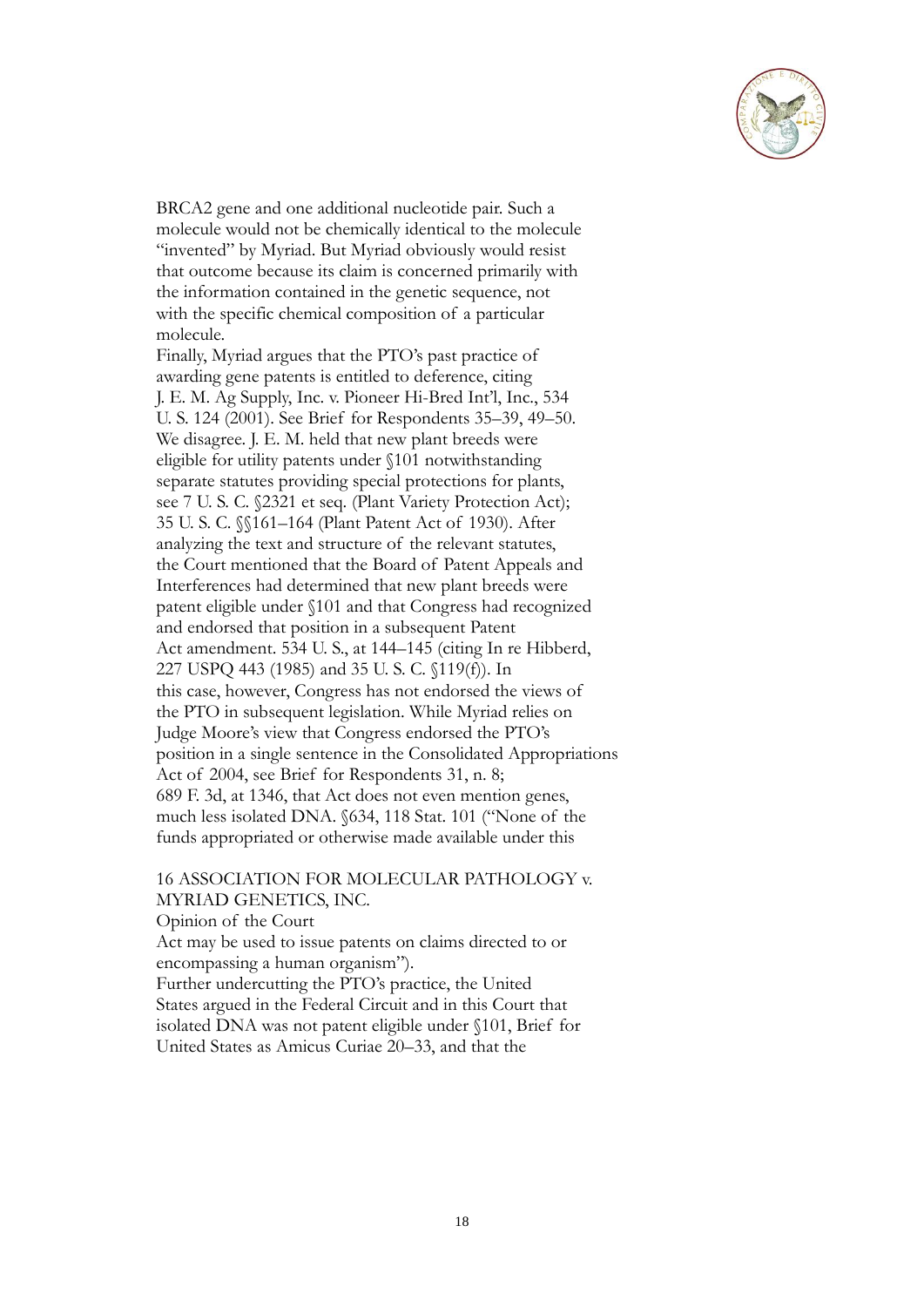

PTO's practice was not "a sufficient reason to hold that isolated DNA is patent-eligible." Id., at 26. See also id., at 28–29. These concessions weigh against deferring to the PTO's determination.7

C

——————

cDNA does not present the same obstacles to patentability as naturally occurring, isolated DNA segments. As already explained, creation of a cDNA sequence from mRNA results in an exons-only molecule that is not naturally occurring.8 Petitioners concede that cDNA differs from natural DNA in that "the non-coding regions have

7 Myriad also argues that we should uphold its patents so as not to disturb the reliance interests of patent holders like itself. Brief for Respondents 38–39. Concerns about reliance interests arising from PTO determinations, insofar as they are relevant, are better directed to Congress. See Mayo Collaborative Services v. Prometheus Laboratories, Inc., 566 U. S.  $\qquad \qquad$  (2012) (slip op., at 22–24). 8 Some viruses rely on an enzyme called reverse transcriptase to reproduce by copying RNA into cDNA. In rare instances, a side effect of a viral infection of a cell can be the random incorporation of fragments of the resulting cDNA, known as a pseudogene, into the genome. Such pseudogenes serve no purpose; they are not expressed in protein creation because they lack genetic sequences to direct protein expression. See J. Watson et al., Molecular Biology of the Gene 142, 144, fig. 7–5 (6th ed. 2008). Perhaps not surprisingly, given pseudogenes' apparently random origins, petitioners "have failed to demonstrate that the pseudogene consists of the same sequence as the BRCA1 cDNA." Association for Molecular Pathology v. United States Patent and Trademark Office, 689 F. 3d 1303, 1356, n. 5 (CA Fed. 2012). The possibility that an unusual and rare phenomenon might randomly create a molecule similar to one created synthetically through human ingenuity does not render a composition of matter nonpatentable.

Cite as: 569 U.S. (2013) 17 Opinion of the Court been removed." Brief for Petitioners 49. They nevertheless argue that cDNA is not patent eligible because "[t]he nucleotide sequence of cDNA is dictated by nature, not by the lab technician." Id., at 51. That may be so, but the lab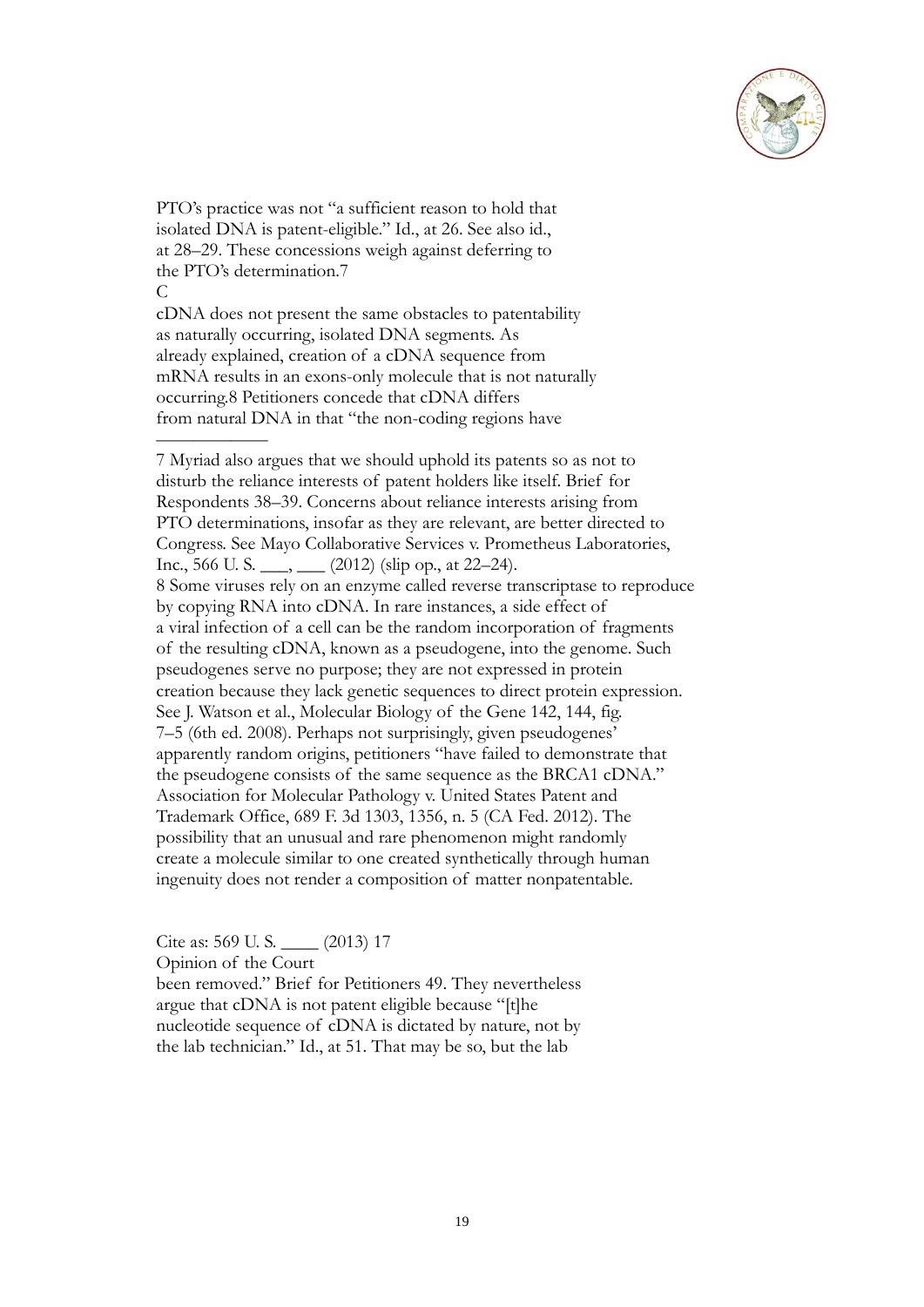

technician unquestionably creates something new when cDNA is made. cDNA retains the naturally occurring exons of DNA, but it is distinct from the DNA from which it was derived. As a result, cDNA is not a "product of nature" and is patent eligible under §101, except insofar as very short series of DNA may have no intervening introns to remove when creating cDNA. In that situation, a short strand of cDNA may be indistinguishable from natural DNA.9

#### III

It is important to note what is not implicated by this decision. First, there are no method claims before this Court. Had Myriad created an innovative method of manipulating genes while searching for the BRCA1 and BRCA2 genes, it could possibly have sought a method patent. But the processes used by Myriad to isolate DNA were well understood by geneticists at the time of Myriad's patents "were well understood, widely used, and fairly uniform insofar as any scientist engaged in the search for a gene would likely have utilized a similar approach," 702 F. Supp. 2d, at 202–203, and are not at issue in this case. Similarly, this case does not involve patents on new applications of knowledge about the BRCA1 and BRCA2 genes. Judge Bryson aptly noted that, "[a]s the first party with knowledge of the [BRCA1 and BRCA2] sequences, Myriad was in an excellent position to claim applications of that knowledge. Many of its unchallenged claims are

#### 18 ASSOCIATION FOR MOLECULAR PATHOLOGY v. MYRIAD GENETICS, INC.

Opinion of the Court

——————

limited to such applications." 689 F. 3d, at 1349. Nor do we consider the patentability of DNA in which the order of the naturally occurring nucleotides has been altered. Scientific alteration of the genetic code presents a different inquiry, and we express no opinion about the application of §101 to such endeavors. We merely hold

<sup>9</sup> We express no opinion whether cDNA satisfies the other statutory requirements of patentability. See, e.g., 35 U. S. C. §§102, 103, and 112; Brief for United States as Amicus Curiae 19, n. 5.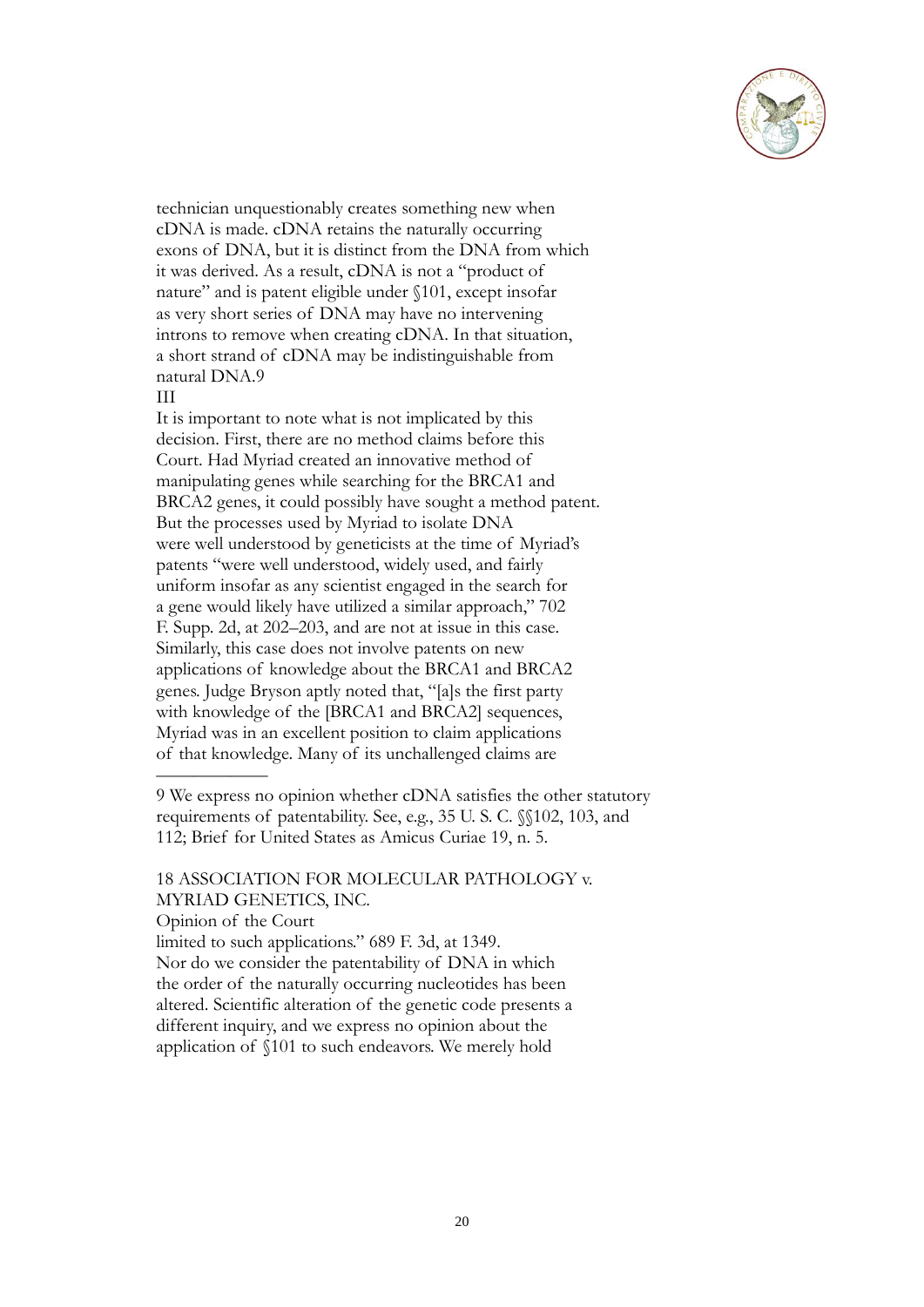

that genes and the information they encode are not patent eligible under §101 simply because they have been isolated from the surrounding genetic material. \* \* \*

For the foregoing reasons, the judgment of the Federal Circuit is affirmed in part and reversed in part. It is so ordered. Cite as: 569 U. S. \_\_\_\_ (2013) 1 Opinion of SCALIA, J. SUPREME COURT OF THE UNITED STATES

No. 12–398

 $\overline{\phantom{a}}$  , where  $\overline{\phantom{a}}$ 

 $\overline{\phantom{a}}$  , where  $\overline{\phantom{a}}$ ASSOCIATION FOR MOLECULAR PATHOLOGY, ET AL., PETITIONERS v. MYRIAD GENETICS, INC., ET AL. ON WRIT OF CERTIORARI TO THE UNITED STATES COURT OF APPEALS FOR THE FEDERAL CIRCUIT [June 13, 2013] JUSTICE SCALIA, concurring in part and concurring in the judgment. I join the judgment of the Court, and all of its opinion except Part I–A and some portions of the rest of the opinion going into fine details of molecular biology. I am unable to affirm those details on my own knowledge or even my own belief. It suffices for me to affirm, having studied the opinions below and the expert briefs presented here, that the portion of DNA isolated from its natural state sought to be patented is identical to that portion of the

DNA in its natural state; and that complementary DNA (cDNA) is a synthetic creation not normally present in nature.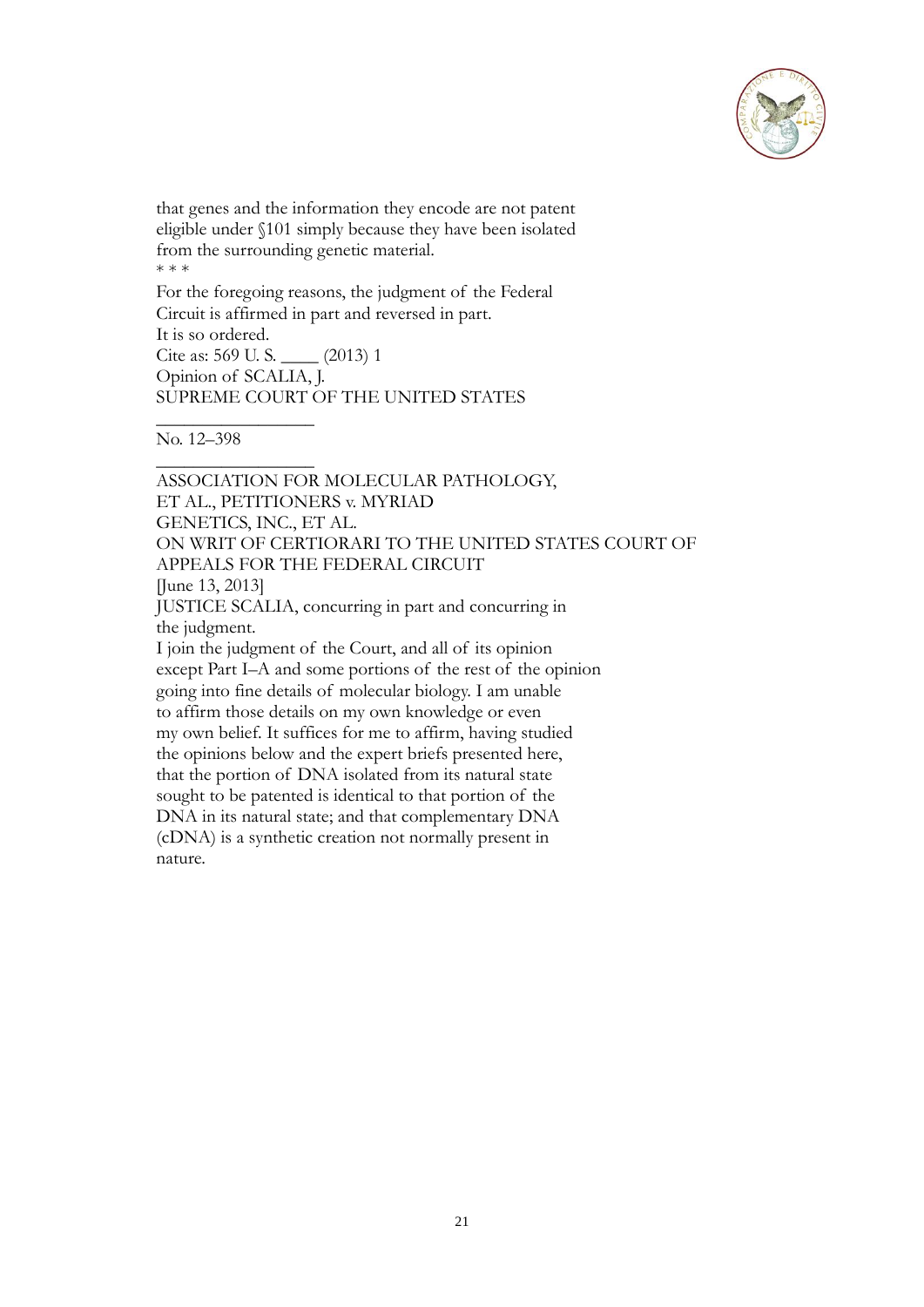

### INVENTION OR DISCOVERY: THIS IS THE PROBLEM

*Nota a Supreme Court of USA, Association for molecular pathology et al v. Myriad Genetics, inc., et al., June 13, 2013*

### MARIA MARCHESE

 SOMMARIO: 1. Profili introduttivi. - 2. La costituzionalizzazione della proprietà intellettuale - 3. Conclusioni.

 Racconta Platone nel Protagora che Prometeo, non potendo accettare la soccombenza degli uomini al cospetto della natura, diede loro la tecnica necessaria per divenire i padroni indiscussi della Terra. Dal mito alla realtà, l'esperienza insegna come l'uomo cerchi ancora oggi, con affanno ed esaltazione, di alterare l'ordine naturale che lo circonda attraverso il ricorso ad una scienza non sempre orientata, purtroppo, verso la realizzazione dei diritti e del benessere della persona<sup>1</sup>. Le più recenti tecniche di intervento sul patrimonio genetico umano sembrerebbero, così, mettere in discussione il concetto stesso di «*persona*» 2 ed i relativi criteri oggettivi di valutazione desunti, nel nostro ordinamento, dai principi costituzionali, primo fra tutti quello della sua dignità.

 In questa realtà, il lavoro del giurista esige il confronto con temi lontani dalle sue conoscenze per tentare una legittimazione e/o giustificazione del potere scientifico. Si chiede al diritto, in altri termini, di individuare un nucleo minimo di regole comuni e di

-

<sup>1</sup> A. KENNY, *Quale autonomia per la scienza?*, in P. Cattorini, *Scienza ed etica nella centralità dell'uomo*, Milano, 1981, p. 157 s.

<sup>2</sup> Sul valore di persona umana, a mò di accenno in questa sede, vedi per tutti A. BARBERA, *Sub artt. 1-10. Principi fondamentali*, in *Commentario della Costituzione*, fondato da Branca e continuato da

Pizzorusso, Bologna-Roma, p. 103 ss.; C. BIANCA, *Diritto civile*, I, *cit.*, p. 144 ss.; P. STANZIONE, voce *Persona fisica*, *(Dir. civ.)*, in *Enc. giur. Treccani*, Roma, 1990, XXIII, p. 1 ss., ovvero da ultimo, ID., *Delle persona fisiche, sub. art. 1 c.c.*, in *Commentario al codice civile*, a cura di P. Cendon, Milano, 2009, p. 467 ss.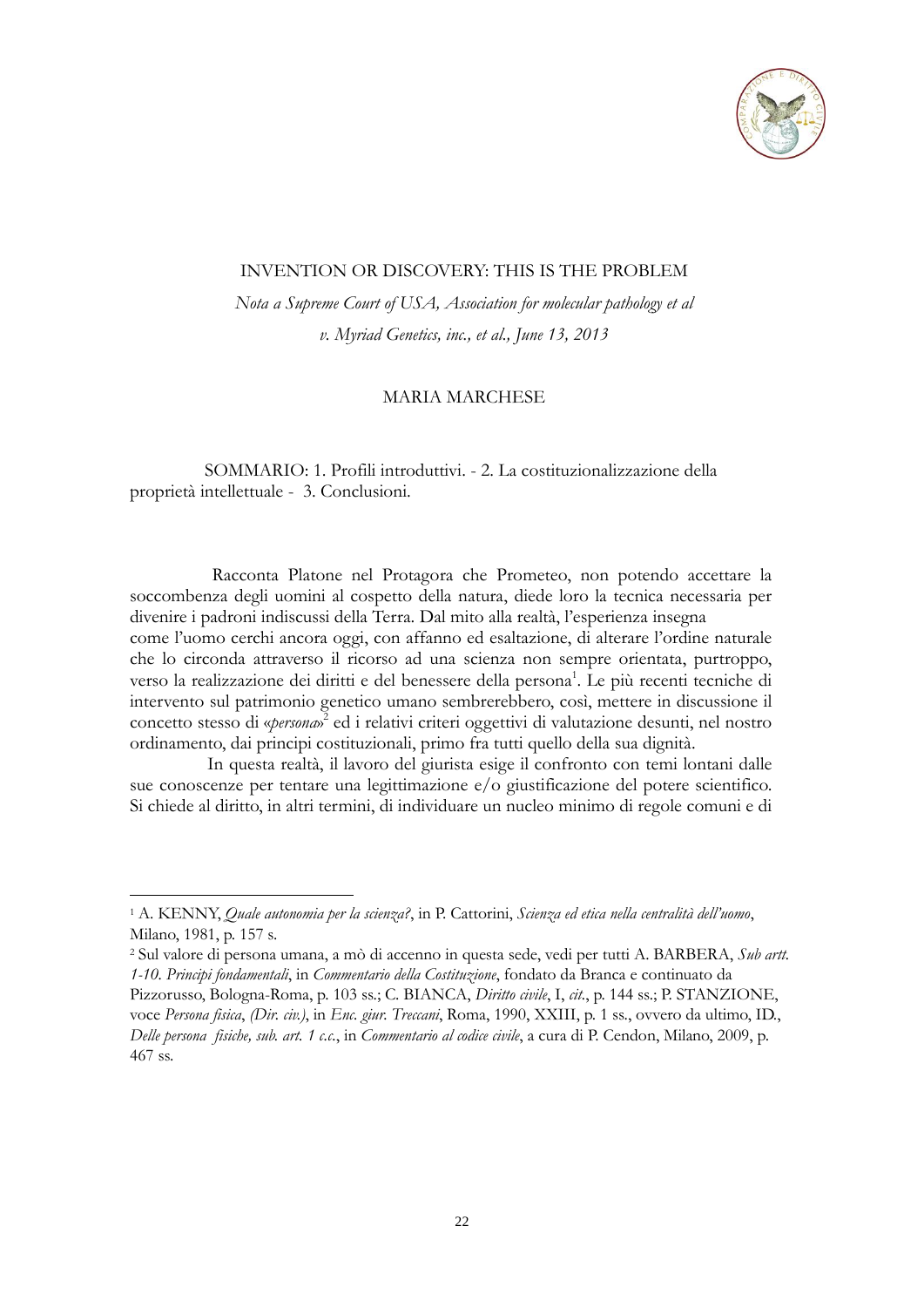

valori che consentano un giudizio di liceità e di meritevolezza<sup>3</sup> alle applicazioni della scienza<sup>4</sup> nel loro riflesso giuridico.

 Da qui, la necessità di svolgere analisi differenziate secondo la specificità delle diverse tecnologie che, in alcuni casi – come ad es. la genetica, le biotecnologie e via enumerando – non permettono al giurista, almeno in prima approssimazione, di inglobare l'innovazione nel rassicurante universo delle regole vigenti<sup>5</sup>.

 In questo quadro si colloca la pronuncia, che si appunta, quando affronta la questione della brevettabilità di geni umani, identificati dall'ingegneria genetica<sup>6</sup> con le sigle BRCA1 e BRCA2<sup>7</sup>.

 La delicata tematica ha creato contrastanti posizioni nei diversi organi giudiziari coinvolti, generando ambiguità a cui si è posto termine soltanto rimettendo la decisione alla Corte Suprema Federale degli Stati Uniti8.

 Centrale diventa, in proposito, l'influenza delle decisioni prese in ambito internazionale che hanno pesantemente contribuito al cambiamento di rotta della giurisprudenza americana. Il riferimento è alle due Convenzioni elaborate verso la fine degli anni '50 e l'inizio degli anni '60 sulla base delle tecniche più avanzate della scienza biologica dell'epoca. Si tratta della «Convenzione internazionale della protezione dei risultati vegetativi» (UPOV), adottata nel 1961 a Parigi e successivamente modificata a Ginevra nel 1972, nel 1978 e nel 1992, e della «Convenzione sulla unificazione di alcuni elementi del diritto dei brevetti di invenzione» (Convenzione di Strasburgo)sottoscritta nel 1963.

Dall'analisi dei principi fondanti la sperimentazione sull'essere umano è

1

<sup>3</sup> F. VINCI, F. CATANIA, *Diritto e morale*. *Matrice, rapporti e distinzione*, in *Nuov. dir.*, 1979, p. 651 s.

<sup>4</sup> C. LABROUSSE RIOU, *Destino biologico e finalità del diritto*, in S. Rodotà, *Questioni di bioetica*, Bari, 1993, p. 57 s.

<sup>5</sup> P. STANZIONE, *Itinerari di diritto privato*, Salerno, 2007, cit. p. 13.

<sup>6</sup> Sono molte le Convenzioni Internazionali sulla tematica, ed esattamente: la Convenzione di Monaco sul brevetto europeo del 1973; la Convenzione di Rio de Janeiro sulla diversità biologica del 1992; la Convenzione di Oviedo per la protezione dei diritti dell'uomo e della dignità dell'essere umano, riguardo all'applicazione della biologia e della medicina del 1997 ed il suo Protocollo addizionale sul divieto di clonazione di esseri umani del 1998, nonché, l'Accordo TRIPS, Accordo di Marrakech sugli aspetti dei diritti di proprietà industriale attinenti al commercio del 1994. Altro documento rilevante in materia di preservazione delle risorse genetiche è la Dichiarazione Universale sul genoma umano ed i diritti dell'uomo dell'UNESCO, adottata all'unanimità e per acclamazione l'11 novembre 1997 e poi approvata dall'Assemblea generale dell'ONU il 9 dicembre 1998.

<sup>7</sup>L'analisi dei geni BRCA1 e BRCA2 viene condotta al fine di valutare la predisposizione genetica del paziente allo sviluppo dei tumori alla mammella ed all'ovaio.

<sup>8</sup> Per un ampio esame, corredato da una ricca biografia si veda SENA, *I diritti sulle invenzioni e sui modelli industriali*, Milano, 1990; A. VANZETTI, V. DI CATALDO, *Manuale di diritto industriale*, Milano, 1993.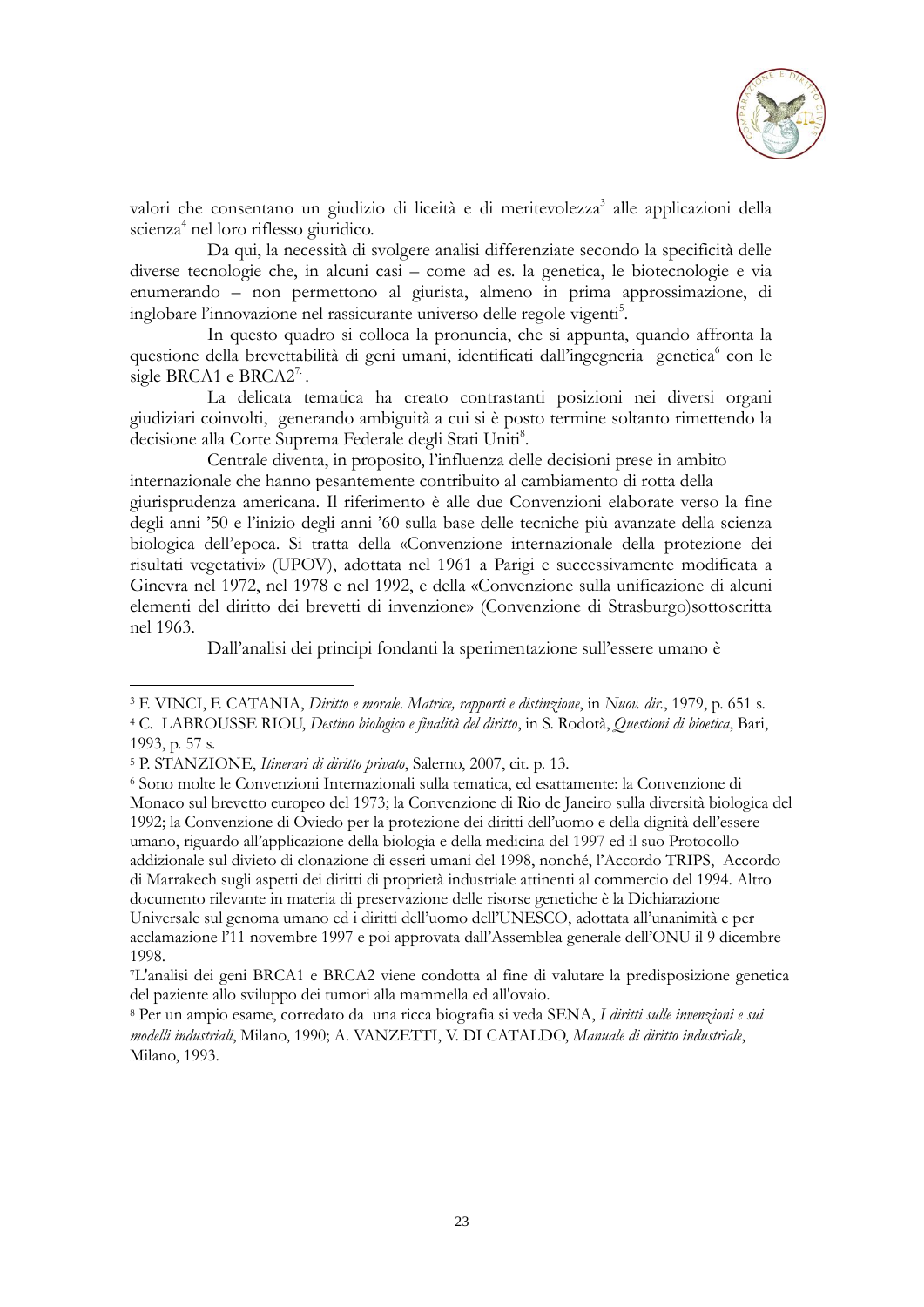

emersa, quindi, un'indagine empirica che ha condotto verso l'adozione di definizioni e discipline complessivamente omogenee a livello globale. Il dialogo tra sistemi, allora, sembra confermare che anche all'interno di questo specifico ambito, riconducibile alle biotecnologie, si avvicinino esperienze tradizionalmente lontane capaci di svincolarsi da una categorizzazione statica e da una retorica prescrittiva, per elaborare, invece, un processo di globalizzazione giuridica<sup>9</sup> in grado di ridisegnare la mappa delle attribuzioni e dei poteri, in un contesto che la più sensibile dottrina riconduce a tre macroaree:ordinamenti statali; ordinamenti parziali, ma globali; ordinamenti fluidi<sup>10</sup>.

 La pronuncia che qui si commenta, tuttavia, non conferma questa tendenza muovendosi, addirittura,secondo linee per certi versi sorprendenti. D'altronde, ove si ragiona, di americanizzazione, di europeizzazione (*rectius*: di comunitarizzazione) e di globalizzazione, simili scelte sono necessarie per fronteggiare, adeguatamente, sia i cambiamenti radicali che ci stanno interessando, sia l'incidenza che tali processi esercitano anche sul formante giudiziario: i giudici – tanto nel *common law*, quanto nel *civil law* – vedono mutato il loro ruolo di ermeneuti del diritto, dovendosi confrontare con disposizioni legislative che indirizzano e connotano, inevitabilmente, i processi decisionali<sup>11</sup>.

 La Suprema Corte americana, difatti, statuendo che i geni BRCA1 e BRCA2 sono da considerarsi una *scoperta* e non un'*invenzione<sup>12</sup>* ha concesso la loro brevettabilità «solo al DNA sintetico, in quanto non disponibile in natura<sup>13</sup> » escludendola, invece, «per i geni, anche se isolati, ai sensi dell'art. 35 § 101<sup>14</sup> del *US Patent Act*<sup>15</sup> ; dei principi

1

<sup>14</sup> La sezione 101 della legge dei brevetti statunitense stabilisce che l'oggetto di brevetto deve possedere la caratteristica dell'utilità, definita "*substantial, specific and credible*". Tale concetto ha assunto

<sup>9</sup> Il riferimento è all'esistenza di una dimensione universale dei diritti umani e all'utilizzo da parte delle diverse giurisdizioni nazionali di formule e principi di diritto straniero. Una imponente trattazione della tematica si riscontra in G. ZAGREBELSKY, *Corti costituzionali e diritti universali*, in *Riv. tri. dir. pubbl.*, 2006, I, 298.

<sup>10</sup> P. STANZIONE, *Plaidoyer per il diritto comparato,* su [www.comparazionedirittocivile.it](http://www.comparazionedirittocivile.it/), 2013. <sup>11</sup> P. STANZIONE, *Plaidoyer per il diritto comparato*, *ul. op. cit*. p. 7 ss.

<sup>12</sup> In merito alla definizione di invenzione ed ai suoi requisiti nel nostro ordinamento si veda: Cass., 9 Febbraio 1978, n. 895, in. *Giur. Ann. Dir. ind.*, 1979, 36 n. 1131. Anche precedentemente si riteneva priva di originalità l'invenzione il cui oggetto rispondeva semplicemente a criteri di buona tecnica di progettazione, condotta sulla base di cognizioni tecniche note e come tale riconducibile a scelte costruttive a disposizioni di un qualunque tecnico del ramo. Trib. Milano, 26 settembre 1977, in *Giur. Amm. Dir. ind*., 1977, n. 966/2; Trib. Milano, 28 gennaio 1974, *ivi*, 1974, n. 511/5.

<sup>13</sup>Nella stessa direzione si è espressa la Corte Suprema italiana, quando ha osservato che: «Oggetto del brevetto non è il principio scientifico in sé, ma resta la soluzione del problema tecnico industriale, quale indicata dall'inventore in applicazione del principio scientifico da lui scoperto od elaborato. In sostanza, la privativa si forma rispetto ad una singola soluzione industriale, ad un certo esito applicativo di una scoperta, non sull'intera gamma delle sue possibili applicazioni». Cass., 29 dicembre 1988, n. 7083, in *Foro it*., 1989, I, p. 690 ss.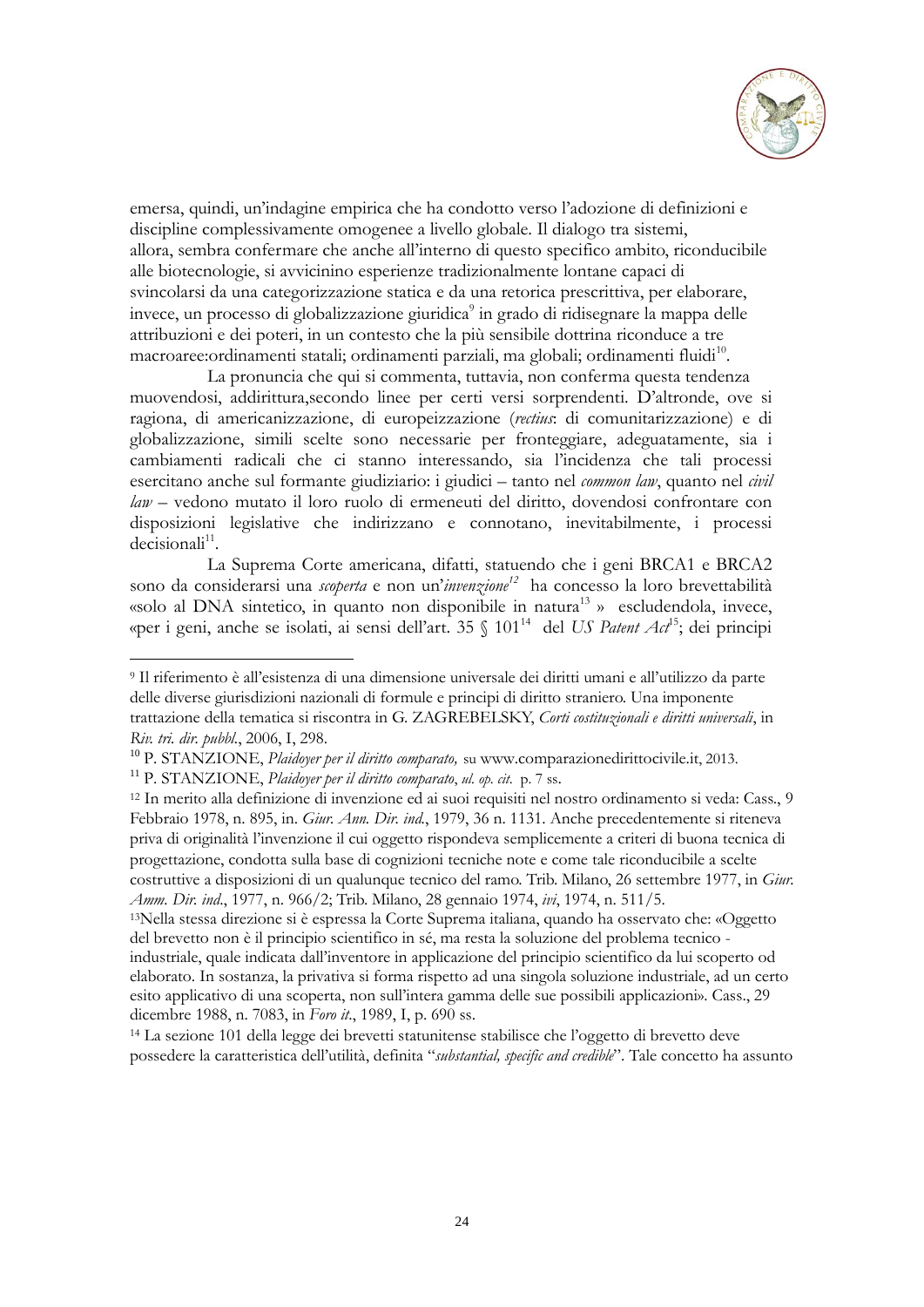

sanciti nel dettato costituzionale americano e più specificatamente dell'art. 1, sez. 8, comma 8, nonché del Primo e del Quattordicesimo emendamento» .

 La sentenza ha avuto origine da un ricorso, promosso dalla *Public Patent Foundation* e dall*'American Civil Liberties Union* , fondato sulla presunta violazione, da parte della società *Myriad Genetics,* della *U.S. Patent and Trademark Office* e della *University of Utah*  Research Foundation, delle norme relative al vigente diritto dei brevetti<sup>16</sup>.

 La Corte distrettuale federale per il *Southern District* di *New York* e la Corte d'appello del *Federal Circuit*, per l'esattezza, sono state chiamate a verificare se «frammenti isolati di DNA e le relative tecniche di comparazione fossero vere e proprie invenzioni oppure semplici *prodotti di natura non brevettabili*<sup>17</sup>, al fine di stabilire se un gene isolato costituisse veramente un nuovo artefatto o la mera scoperta di qualcosa che già esiste in natura e quindi in contrasto con il principio della non brevettabilità di sequenze geniche derivanti da cellule umane» 18 .

 Inizialmente la Corte distrettuale si è pronunciata dichiarando che «il DNA isolato non è nettamente diverso dal DNA nativo come esiste in natura, rappresentando un elemento non brevettabile». Ma nel luglio del 2011, il Circuito Federale, seguendo la giurisprudenza della Corte Suprema nel caso *Diamond v. Chakrabarty*, ha in parte

una denominazione utilizzata per identificare un principio che trova individuazione nel concetto di "*Real World Utility*".

1

<sup>15</sup>L'art. 35 U.S.C. § 101 sancisce espressamente: "*Whoever invents or discovers any new and useful process, machine, manufacture, or composition of matter, or any new and useful improvement thereof may obtain apatente therefore, subjet to the conditions and requirements of this title*".

<sup>16</sup>Fino alla sentenza degli *Brenner v. Manson* del 1966 le corti statunitensi concedevano abitualmente brevetti per prodotti chimici senza porsi domande sulla loro utilità ritenuta sussistente *in re ipsa*. Una svolta si è avuta solo con il caso in esame, quando la Corte Suprema ha stabilito che le invenzioni, per essere brevettabili, devono possedere una "utilità pratica", dalla quale sono esclusi prodotti e procedimenti utili solamente come strumenti di ricerca e, dunque, funzionali alle ricerche di stadio successivo.

<sup>17</sup>La distinzione tra un *prodotto di natura brevettabile e non brevettabile* è stata regolata per la prima volta dalla Corte Suprema degli Stati Uniti negli anni '80, nel caso *Diamond v. Chakrabarty* che fu il primo, appunto, a riguardare la domanda di brevetto su una nuova entità vivente realizzata dall'uso di biotecnologie che ha permesso, da quel momento in avanti, alle corti statunitensi di richiamarsi alla *Patent Law*, nell'ottica, tracciata dall'art. 1 § 8 U. S. C*.*, del "*promote the progress of science and theuseful arts*". Cfr. E. W. GUTTAG, Th*e Patentability of Microorganisms: statutory Subject Matterand other living Things*, in *Intellectual Property Law Review*, 1979; V. WEGNER, *The Chakrabarty decision patenting products of genetics Engineeriny,* in *European Intellectual Property Review*, 1980.

<sup>18</sup>Anche la normativa italiana interviene in tal senso con la legge 22 febbraio 2006, n. 78 che alla lett. d) dell'art. 4, poi, ricollegandosi alla lett. a) contenente il divieto di brevettazione del corpo umano nel suo complesso, inibisce la brevettazione anche della mera scoperta di singoli elementi del corpo umano, ivi compresi i geni e le sequenze parziali di geni; realtà che divengono, invece, brevettabili quando di esse sia indicata un'applicazione industriale.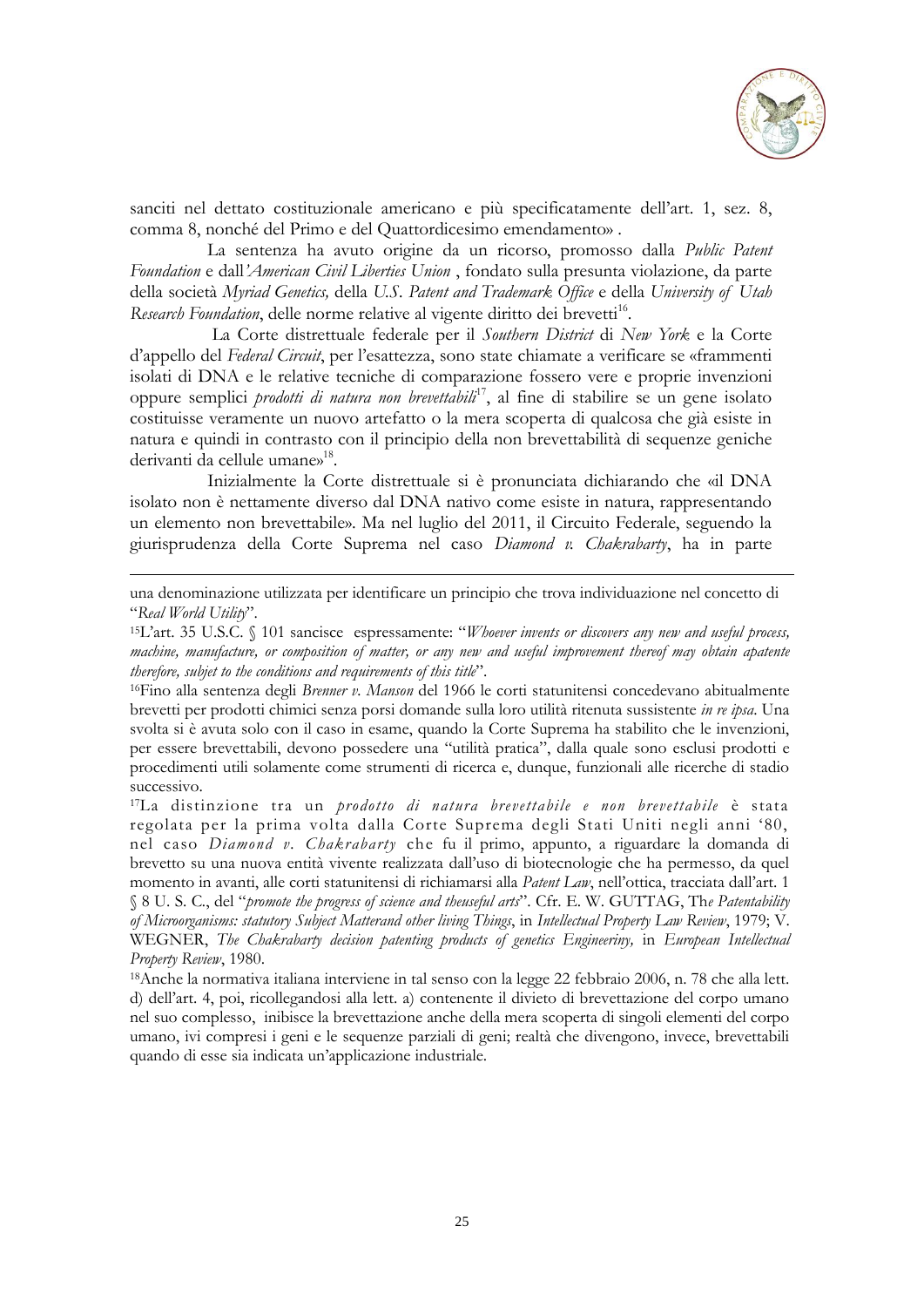

modificato la decisione del tribunale di grado inferiore pronunciandosi a favore del resistente, così statuendo: «(…) attraverso la manipolazione umana il DNA isolato e purificato ha una struttura chimica marcatamente differente che ne rende ammissibile la brevettabilità».

 La società *Myriad Genetics* e l'Università dello *Utah* hanno immediatamente proposto appello davanti alla Corte del Circuito Federale che con parere, passato con una maggioranza di due terzi<sup>19</sup>, ha invertito la sentenza della Corte Distrettuale.

 Le due decisioni così contrastanti hanno reso necessario l'intervento della Corte Suprema che ha ordinato il rinvio della causa - mediante la concessione di un atto di certiorari<sup>20</sup> - davanti al Circuito Federale il quale, a sua volta, optando per un'interpretazione restrittiva del caso Mayo Collaborative Services v. Prometheus<sup>21</sup> (deciso appena una settimana prima), ha in parte confermato la decisione della Corte distrettuale, stabilendo che alcuni brevetti, riguardanti i metodi di confronto o di analisi sulle sequenze parziali di geni, non possono essere brevettabili.

 L'andamento del processo ha consentito, il 25 settembre 2012, ai ricorrenti di appellarsi nuovamente alla Corte Suprema con un ricorso per *certiorari*, concesso il 30 Novembre 2012, che ha definitivamente concluso la vicenda.

 In questa prospettiva la decisione si presenta con due volti: quello che già la più attenta dottrina, in una visione che non prescinde dalla dimensione comparativa, traduce nell'individuazione di una sfera intoccabile personale ed esistenziale dell'individuo<sup>22</sup> in grado di contrapporsi alla volontà di imporre al mondo una nuova e

-

<sup>19</sup> I giudici *Lourie* e *Moore* si sono espressi a favore della brevettabilità, mentre il giudice *Bryson* ha dato un'opinione dissenziente.

<sup>20</sup>*Petition for Writ of Certiorari, Association for Molecular Pathology v. Myriad Genetics, Inc*., 653 F. 3d 1329 (Fed Cir. 2011) (No. 11 -725) 2011. L'atto di *certiorari* è un atto straordinario concesso a discrezione di una Corte Superiore in casi che altrimenti non avrebbero la possibilità di essere riconsiderati. Secondo l'articolo 10 del Regolamento della Corte Suprema degli Stati Uniti, devono esistere certe condizioni al fine di concedere un atto *certiorari*, come l'esistenza di un errore nella sentenza di una giurisdizione inferiore, oppure, se il caso riguarda una questione non risolta di diritto federale o se ci sono opinioni contrastanti fra i giudici. Dal 1998 lo strumento del *writ of certiorari* è diventato la procedura formale attraverso la quale proporre appello avanti ai giudici della Corte Suprema. Sul tema F. TIRIO, *Il writ of certiorari davanti alla Corte Suprema. Principi, strategie ideologie*, Milano, 1999.

<sup>21</sup>*Mayo Collaborative Servs. v. Prometheus Labs*., Inc., 20 marzo 2012, No. 10-1150. In questo caso, infatti, i giudici della Corte Suprema hanno invalidato all'unanimità un brevetto su un *test* diagnostico perché basato proprio su una mera "*legge di natura*". Per un approfondimento si veda T. MINSSEN, D. NILSSON, *The U.S. Supreme Court in Mayo v. Prometheus - Since stealing fire from the gods will get you burned, add a little to it and get away in the haze* , in *Queen Mary Journal of Intellectual Property*, 2012.

<sup>22</sup> V. DI CATALDO, *La protezione giuridica delle invenzioni biotecnologiche*, Milano, 2004, p. 359. In generale e dal punto di vista squisitamente giuridico si veda, anche, F. MASTROPAOLO, *Ingegneria*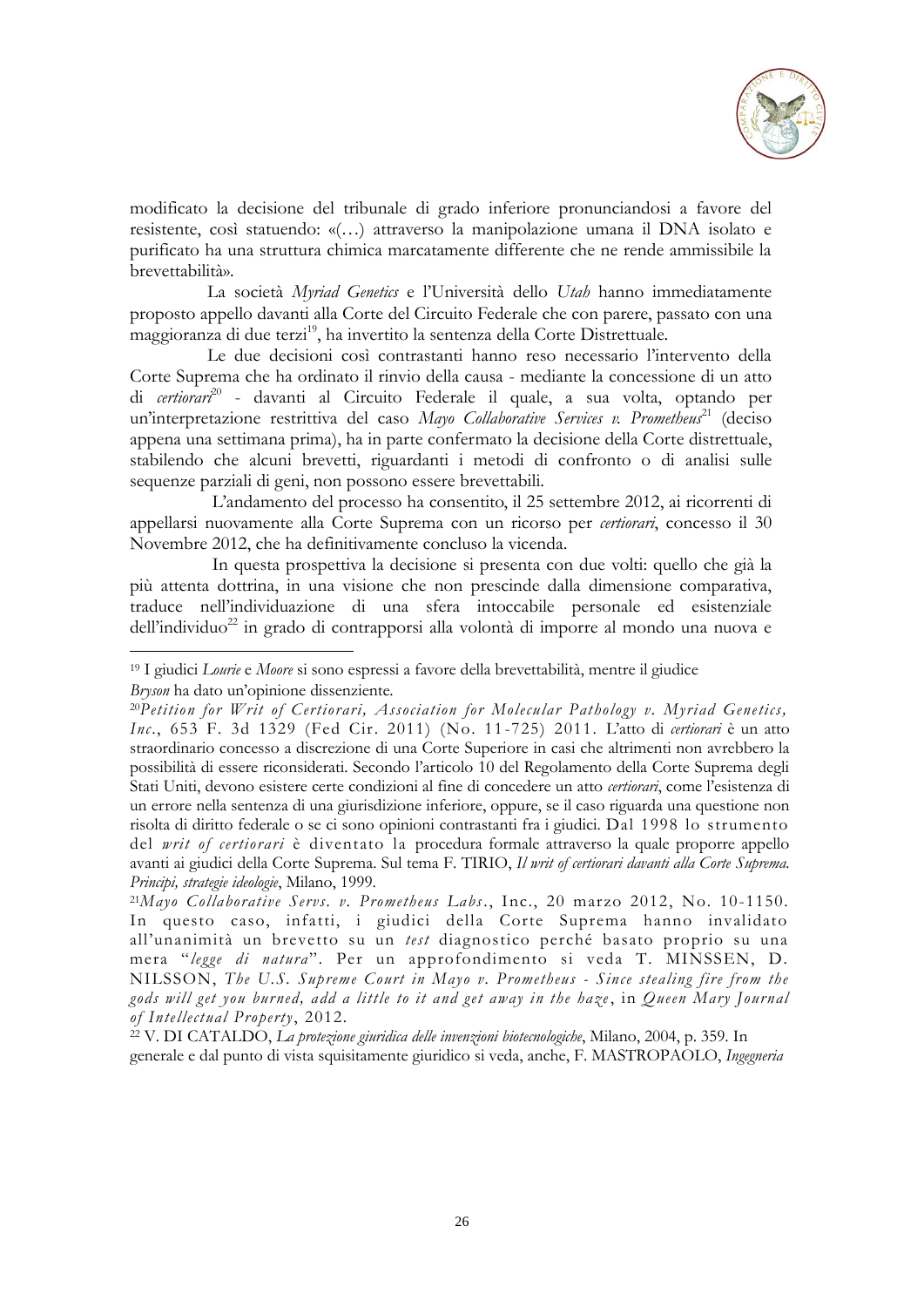

invincibile legge naturale (quella del mercato) <sup>23</sup> e l'altro che desta forti perplessità per le singolari espressioni in alcuni passaggi della sentenza che vanificherebbero, addirittura, il concetto stesso di diritto dei brevetti e consentirebbero, oltremodo, ai *prodotti di natura* di essere brevettati, se alterati o manipolati. Il riferimento è alle parole "di per sé" presenti nella parte della pronuncia che recita: «la scoperta rivoluzionaria, innovativa, o addirittura geniale "di per sé" non soddisfa le richieste del § 101». Di fronte alla radicalità di quest'ultima affermazione, il problema diventa il difficile rapporto tra diritto e scienza, al quale si ritorna. Sembrerebbe, nel caso di specie, che in nome della libertà e dell'autonomia della scienza - sebbene garantite dalla costituzione degli Stati Uniti possano svanire il ruolo autoritario del diritto ed il puro senso della scoperta scientifica.

 In una indagine d'insieme, allora, risulterebbe non soddisfacente il ricorso all'interpretazione dell'art. 35 U. S. C. §101, che nell'ottica costituzionale del"*liberal encouragement*" ha permesso la tutela del *living organism*. Sarebbe più opportuno, invece, concentrarsi sulla riconquista della specificità dei concetti giuridici<sup>24</sup>, senza caricarli di funzioni improprie, in modo da individuare degli *standards* comuni che consentano, contemporaneamente, la regolamentazione dei diritti di privativa su parti di genoma o intere sequenze genetiche e l'applicabilità anche alle invenzioni biotecnologiche purché presentino i requisiti della novità, dell'attività creativa e dell'applicazione industriale<sup>25</sup>.

Si potrebbe concludere, quindi, che sebbene siano scaturiti nuovi rimedi<sup>26</sup>, nuovi compromessi, che hanno introdotto delle limitazioni alla gestione ed alla

1

<sup>24</sup> F. VIGLIONE, *Lo sviluppo attraverso il diritto ai tempi della crisi: Teorie comparatistiche nella costruzione di un ordine giuridico globale,* su [www.comparazionedirittocivile.it](http://www.comparazionedirittocivile.it/). L'A. sostiene: «che le regole giuridiche non devono inquadrarsi in griglie concettuali classiche di diritto pubblico e del privato, che si aggrappano solo formalmente alla legittimazione politica». L'opinione viene condivisa, anche, da A. ALBANO, *Neutralità e norme di diritto internazionale privato comunitario*, in *Saggi di diritto Internazionale privato dell'Unione Europea* a cura di Emiliano Pagano.

<sup>25</sup>La brevettabilità delle invenzioni in qualsiasi settore (anche in campo biologico) è circoscritta da un numero tassativo di eccezioni che risultano espresse a livello internazionale dall'Accordo TRIPS, il quale all'art. 27, obbliga gli Stati membri ad ammettere alla brevettazione tutte le invenzioni dotate dei comuni requisiti di novità, attività inventiva e industrialità, senza discriminazione di campo tecnologico. G. AGLIALORO, *Il diritto delle biotecnologie dagli Accordi TRIPS alla Direttiva n.98/44*, Torino, 2006; F. D. BUSNELLI, *Opzioni e principi per una disciplina normativa delle biotecnologie avanzate*, in *Riv. crit. dir. priv.*, 1991.

<sup>26</sup>Anche il processo penale cambia rotta. Infatti il giudice, nell'esaminare la posizione del reo, inizia ad affidarsi anche a indagini neuro-scientifiche e morfologiche sul cervello e sul patrimonio genetico del criminale chiamate in aiuto per valutare sia l'imputabilità, sia la responsabilità

*genetica*, in *Digesto/civ.*, IX Torino, 1993, 427; A. VANZETTI (a cura di), *I nuovi brevetti. Biotecnologie e invenzioni chimiche*, Milano, 1995; M. VOLPI, *Le biotecnologie: certezze e interrogativi*, Bologna, 2001; A. ABRAMI, *Storia, scienza e diritto comunitario dell'ambiente. Dalla conoscenza alla tutela degli ecosistemi*, Padova, 2001, pp. 864 ss.

<sup>23</sup> S. RODOTÀ, *Il diritto di avere diritti*, Editori Laterza, 2012, cit. p. 7.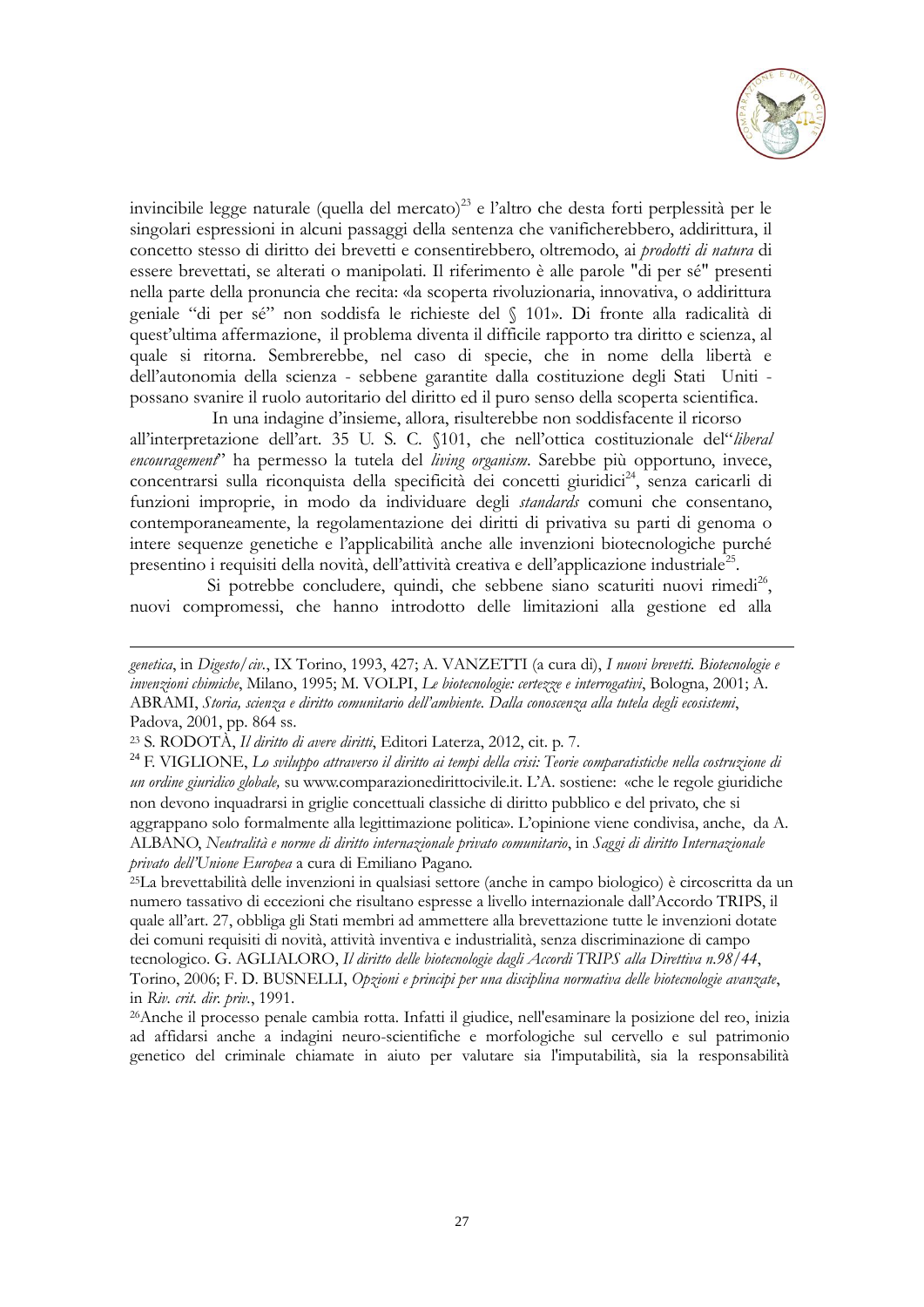

utilizzazione delle informazioni genetiche, questo non ha sovvertito i capisaldi delle classiche categorie giuridiche per adeguarli ad esigenze privatistiche $^{27}$ . Bisogna nondimeno delineare parametri effettivi attraverso cui valutare la liceità<sup>28</sup> della singola applicazione in relazione al suo uso $^{29}$ .

 2. La libertà della scienza possiede, a giusto titolo, un fondamento di rango costituzionale<sup>30</sup> in molti Paesi. Gli Stati Uniti, in particolare, nell'art. I Cost., § 8, cl. 8,

<sup>27</sup>G. AUTORINO STANZIONE, *Ricerca scientifica, consenso, tutela della persona*, cit. p. 306 ss. ove si discorre della dualità tra la visione patrimonialistica e quella personalistica nella tutela dei dati personali; cfr. V. D'ANTONIO, *Biometria, dati genetici e privacy: profili giuridici*, in *Quaderni del*

*Dipartimento dei diritti della persona e comparazione*, diretti da P. Stanzione, Salerno, *passim*; S. SICA, P. STANZIONE, *La nuova [disciplina della privacy](http://www.ibs.it/code/9788808072139/sica-salvatore/nuova-disciplina-della.html)*, Bologna, 2004. Già alla fine degli anni '60 la Corte di Giustizia delle Comunità Europee sottolineava, «il carattere nazionale della tutela della proprietà industriale e le divergenze tra le relative legislazioni possono creare ostacoli sia alla libera circolazione dei prodotti brevettati, sia al gioco della concorrenza». In ambito europeo si veda sulla tematica le pronunce della Corte di Giustizia: C. giust. CE, 29 febbraio 1968, in causa 24/67, *Parke Davis*, in *Racc. C. giust. CE*, 1968, 76; C. giust. CE,13 luglio 1966, nelle cause riunite 56-58/64, *Grunding Costen*, in *Racc. C. giust.* CE, 1966, 457; C. giust. CE, 18 febbraio 1971, in causa 40/70, *Sirena-Eda*, in *Racc. C. giust. Ce*, 1971, 69.

<sup>28</sup>P. SPADA, *Liceità dell'invenzione ed esorcismo dell'innovazione*, in *Riv. dir. priv*., 2000.

-

<sup>29</sup>R. ROMANDINI, *Commentario all'art. 4, legge 22 febbraio 2006, n. 78*, in *Commentario breve alle leggi su proprietà intellettuale e concorrenza*, a cura di L. C. Umbertazzi, Padova, 2007, p. 1376 ss.

<sup>30</sup> Si riportano alcuni articoli di varie costituzioni europee ed extraeuropee. L'art. 120 della costituzione federale della Confederazione Svizzera del 18 aprile 1999, rubricato «Genetica in ambito umano» dichiara: «L'essere umano e il suo ambiente vanno protetti dagli abusi dell'ingegneria genetica. La Confederazione emana prescrizioni sull'impiego del patrimonio germinale e genetico di animali, piante, e altri organismi. In tale ambito tiene conto della dignità della creatura nonché della sicurezza dell'essere umano, degli animali e dell'ambiente e protegge la varietà genetica delle specie animali e vegetali». In ambito extraeuropeo si segnala, fra le atre, la costituzione Giapponese del 3 novembre 1946, che stabilisce all'art. 97: «I diritti umani fondamentali garantiti dalla presente costituzione al popolo del Giappone sono il frutto della lotta che da epoche remote l'uomo conduce per la libertà. Essi hanno sopravvissuto a numerose e faticose prove e sono conferiti a questa ed alle future generazioni, col mandato di garantirne per sempre l'inviolabilità». Anche la costituzione greca contiene alcune affermazioni sui dati genetici e la tutela contro gli interventi biomedici: «Tutte le persone godranno di piena tutela della salute ed identità genetica. Tutte le persone saranno tutelate verso gli interventi biomedici come prescrive la legge» (art. 5.5). In tal senso la costituzione dell'Ecuador: «Sono proibiti l'uso e l'applicazione scorretti di materiale genetico umano (art. 23.2); lo Stato promuoverà il progresso scientifico – tecnologico nel campo della sanità sulla base di principi

dell'imputato. È questo il *trend* che emerge da alcune sentenze di merito a partire dalla Corte d'assise di appello di Trieste (sentenza 5/2009) che ha aperto un varco nell'uso delle neuroscienze, in www.corteappello.trieste.it.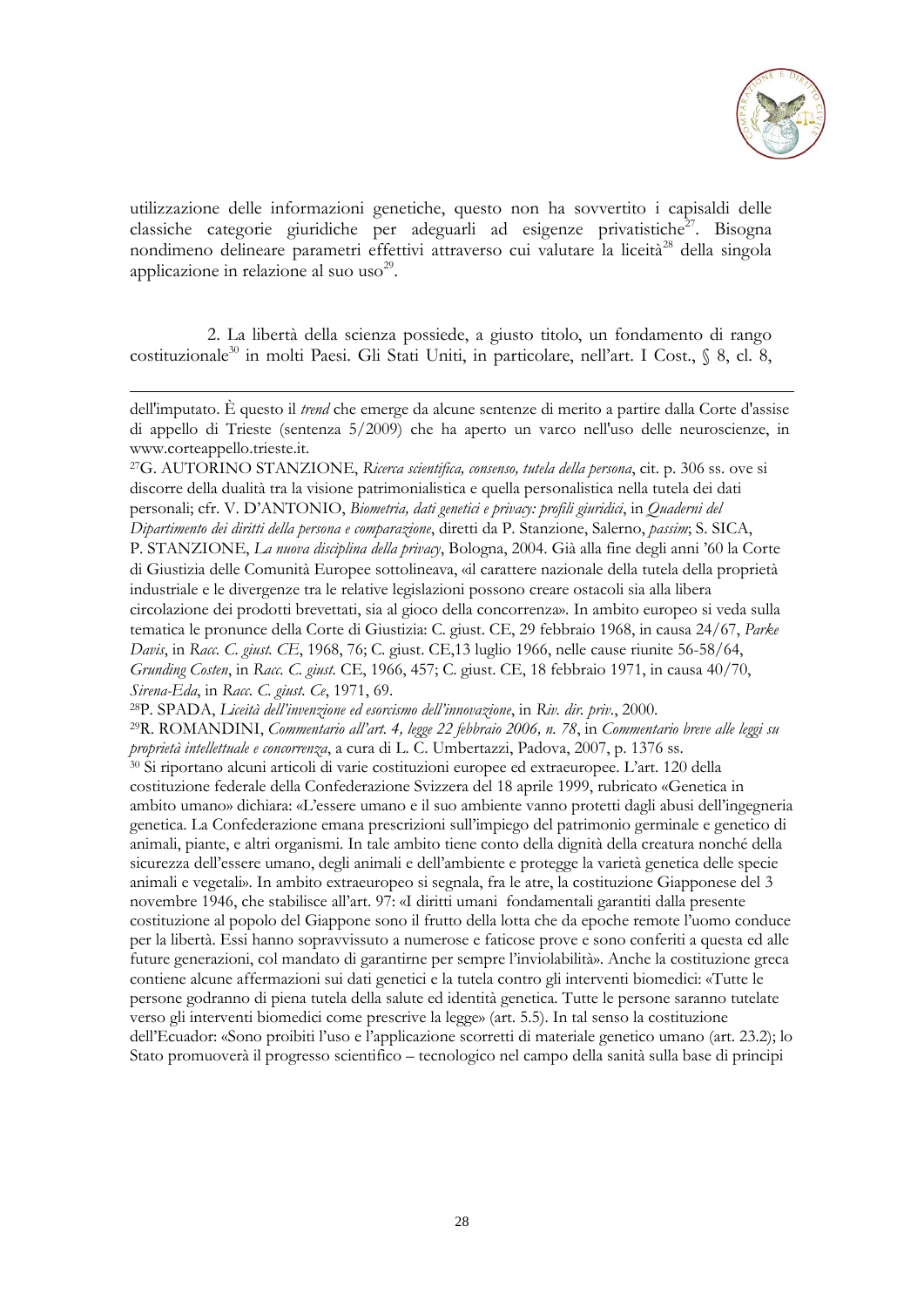

riconoscono tutela alla proprietà intellettuale anche se poi, come spesso accade, quando il discorso cala nella realtà ogni enunciato perde di enfasi ed il diritto finisce per rivelarsi diffidente rispetto ad una visione personalista della ricerca scientifica. In quest'ottica, deve, allora, essere affermato con fermezza il principio supremo che vede essere la scienza al servizio dell'uomo e non viceversa<sup>31</sup>. D'altronde, è opinione pressoché concorde che lo studio sul patrimonio genetico e sulle cellule staminali umane vada condotto tenendo ben presente la difesa e la promozione del benessere della persona.

 Il postulato si traduce nella proibizione di qualsivoglia applicazione scientifica ritenuta offensiva della dignità umana. Evidentemente, il divieto di clonazione<sup>32</sup> riproduttiva<sup>33</sup>, quale verità assiomatica, preserva il valore dell'identità individuale<sup>34</sup>, non solo sul piano biologico e genetico, ma anche sul piano relazionale e familiare per perseguire il diritto a un padre e a una madre ed a una procreazione naturale<sup>35</sup>.

 Dalle riflessioni enunciate muove un ulteriore dato che permette, quantomeno in termini argomentativi, di considerare le scelte adottate nel caso *Myriad Genetics* ben

<sup>31</sup> M. NIGRO, *Lo Stato italiano e la ricerca scientifica*, in *Riv. trim. dir. pubbl.*, 1972, p. 740 s., cui si rimanda per una dettagliata analisi dei rapporti tra scienza e politica.

<sup>32</sup> P. STANZIONE, *Il futuro del diritto privato*, in *Itinerari di diritto privato*, Salerno, 2007.

1

<sup>33</sup> In Italia la clonazione umana è vietata non da una vera e propria legge ma da un provvedimento di natura amministrativa, cioè un'ordinanza del Ministro della Sanità del 22 dicembre 1999 - che ha prorogato l'efficacia di una precedente ordinanza, avente il medesimo contenuto, emessa il 5 marzo 1997 - con cui è fatto divieto di praticare la clonazione, sia umana che animale. Inoltre, l'Italia ratificando la Dichiarazione di Oviedo del [1997,](http://www.kultunderground.org/art/16289#IP2) vieta la clonazione a fini riproduttivi e la creazione di embrioni a scopo di ricerca.

<sup>34</sup> In Francia esiste una legge sulla bioetica risalente al 1994, nella quale si legge che «è vietata qualsiasi forma di ricerca scientifica sull'embrione umano». La Germania è il Paese europeo con le disposizioni più garantiste rispetto ai diritti dell'embrione umano. La legge del 1990 stabilisce, infatti, che «fin dalla sua origine l'embrione umano è considerato come una persona. Fin dalle ore che seguono la fecondazione, l'embrione è intoccabile». In Irlanda, Paese nel quale fra l'altro l'aborto procurato è ancora vietato dalla legge, la clonazione è senz'altro proibita, poiché l'embrione umano è tutelato dalla Costituzione dell'Eire, e non può quindi essere usato come una cavia di laboratorio. <sup>35</sup> Vedi per tutti, [P. STANZIONE, G. SCIANCALEPORE,](http://www.comparazionedirittocivile.it/persone/stanzione/21.pdf) *Filiazione e procreazione assistita*, Milano, [2001;](http://www.comparazionedirittocivile.it/persone/stanzione/21.pdf) degli stessi Autori, *[Procreazione assistita. Commento alla legge 19 febbraio 2004 n. 40](http://www.comparazionedirittocivile.it/persone/stanzione/43.pdf)*[, Milano,](http://www.comparazionedirittocivile.it/persone/stanzione/43.pdf) [2004.](http://www.comparazionedirittocivile.it/persone/stanzione/43.pdf)

bioetici»(art. 44). Per completezza d'indagine, si riporta un passaggio della costituzione della Repubblica Bolivariana del Venezuela che recita: «Il genoma di un essere vivente non verrà sottoposto ad alcun *copyright* e questa materia sarà regolamentata dalla legge sulla base di principi bioetici» (art. 127). Indipendentemente dal fatto che il loro contenuto sia più o meno adeguato, si deve riconoscere che questi precetti costituzionali rappresentano i primi riferimenti di livello tanto elevato per quanto riguarda i concetti di autonomia dell'individuo, il patrimonio genetico e il diritto all'identità genetica dell'essere umano. Sul tema si veda A. BALDASSARRE, *Le biotecnologie e il diritto costituzionale*, in *Biotecnologie: incertezze ed interrogativi*, Bologna, 2001, p. 32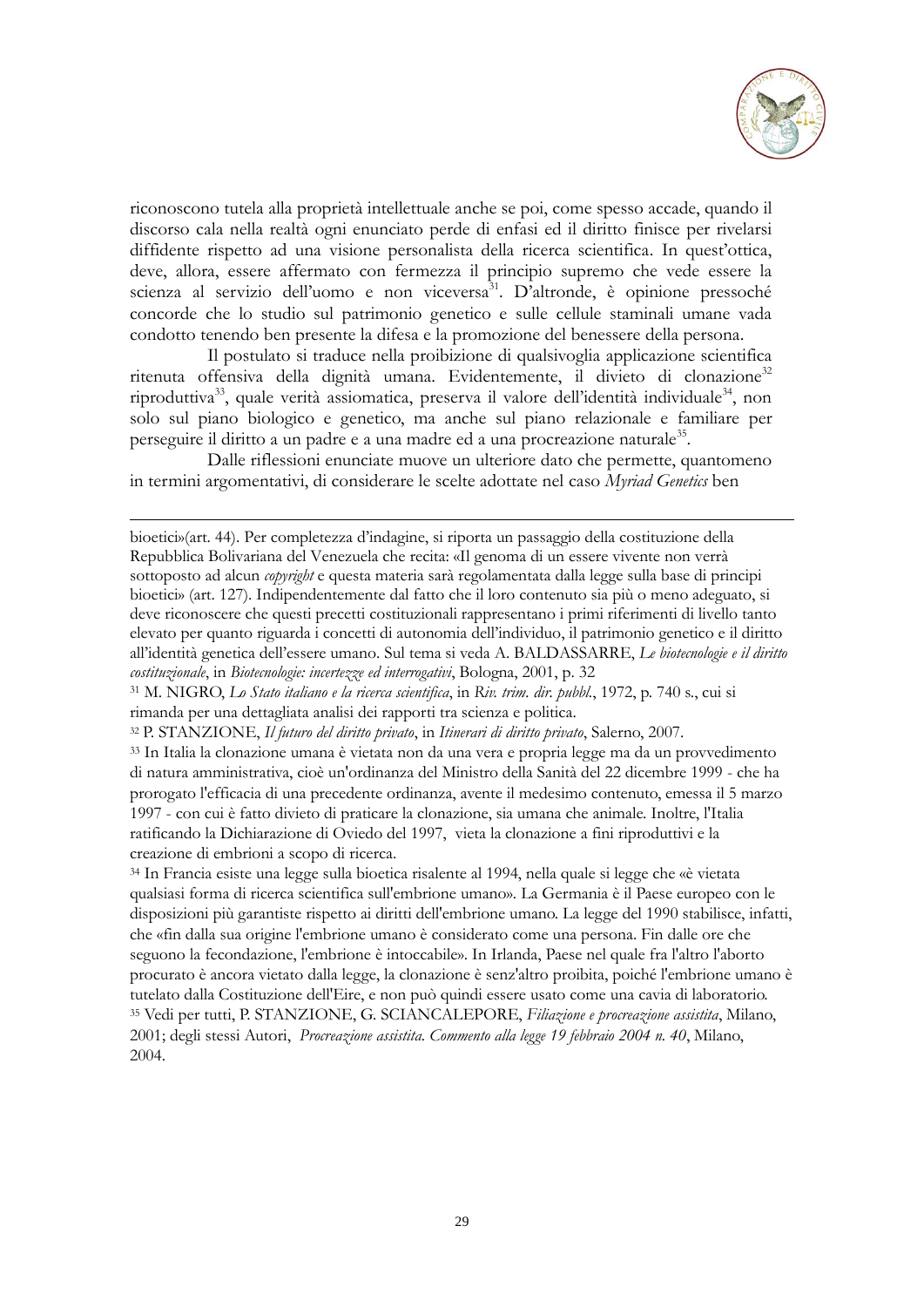

distinte dalle soluzioni predilette, invece, dalle Corti d'oltreoceano e come tali non in linea con le recenti pronunce della Corte di Giustizia dell'Unione Europea<sup>36</sup>, del 6 luglio 2010, in C 428/08 (c.d. caso Monsanto)<sup>37</sup> e del 18 ottobre 2011, in C-34/10<sup>38</sup>, in cui si afferma che: «la protezione attribuita da un brevetto ad un prodotto contenente o consistente in un'informazione genetica si estende a qualsiasi materiale nel quale il prodotto è incorporato e nel quale l'informazione genetica è contenuta e svolge la sua funzione» ed ancora si sottolinea che: «Il corpo umano, nei vari stadi della sua costituzione e del suo sviluppo, nonché la mera scoperta di uno dei suoi elementi, ivi compresa la sequenza o la sequenza parziale di un gene, non possono costituire invenzioni brevettabili».

 In entrambe le decisioni la Corte fa largo uso dei *"considerando"* e dei principi individuati nelle clausole generali quali: la dignità umana<sup>39</sup>; l'ordine pubblico ed il buoncostume. Si afferma, quindi, una *ratio* completamente differente rispetto alle argomentazioni prodotte dalla Corte Suprema americana nel caso *Myriad Genetics*.

 3. La constatazione della nuova o diversa dimensione della persona, che connota il panorama europeo, non più limitata soltanto a quella fisica ma estesa fino a comprendere anche quella psichica e sociale, impone una diversa misura giuridica in cui il diritto deve essere pronto a dilatare l'ambito dei diritti fondamentali<sup>40</sup> con una logica di

-

<sup>39</sup> Si veda ad es. § 34 della sentenza in C-34/10 in cui si precisa: «Il contesto e lo scopo della direttiva rivelano pertanto che il legislatore dell'Unione ha inteso escludere qualsiasi possibilità di ottenere un brevetto quando il rispetto dovuto alla dignità umana può esserne pregiudicato». <sup>40</sup> Per quanto riguarda il diritto interno si rimanda ad A. MUSUMECI, *Profili costituzionali del diritto ad un patrimonio genetico non manipolato. Fondamenti e limiti*, in Nomos, n. 4, 1990, pp. 55 ss. Nella medesima direzione si veda, anche, S. RODOTÀ, *Tra diritto e società*. *Informazioni genetiche e tecniche di tutela*, in *Riv. crit. dir. priv.*, 2000, pp. 596 ss. Sulla questione dei possibili contrasti tra biotecnologie e valori costituzionali A. D'ALOIA, *Biotecnologie e valori costituzionali. Il contributo della giustizia costituzionale*, Torino, 2004; L. CHIEFFI, *Ricerca scientifica e tutela della persona. Bioetica e garanzie costituzionali*, Edizioni Scientifiche-Napoli, 1993, 181. Per la circostanza che le costituzioni e le carte dei diritti sono sempre adottate "*sub specie aeternitas*", cfr. C. MORTATI, *Costituzione (Dottrine*

<sup>36</sup> In entrambi i casi la Corte è stata chiamata ad interpretare alcune norme della Direttiva 98/44 in particolare l'art. 9, ferma l'eccezione del comma 1, l'art. 5 e l'art. 6. La Direttiva 98/44 è stata attuata in Italia con il d. l., n. 3 del 2006, oggi nel Codice della proprietà industriale, in particolare artt. 81 *quater* e 81 *quinquies*.

<sup>37</sup> Si nega la brevettabilità della materia nella quale il prodotto era incorporato (si trattava di farina di soia, frutto della lavorazione di piante nelle quali esso era stato impiegato) perché considerata "morta", e quindi priva della "funzione" in atto di cui alla norma di riferimento;

<sup>38</sup> In questo caso si nega la brevettabilità perché «solo l'utilizzazione per finalità terapeutiche o diagnostiche che si applichi all'embrione umano e sia utile a quest'ultimo può essere oggetto di un brevetto».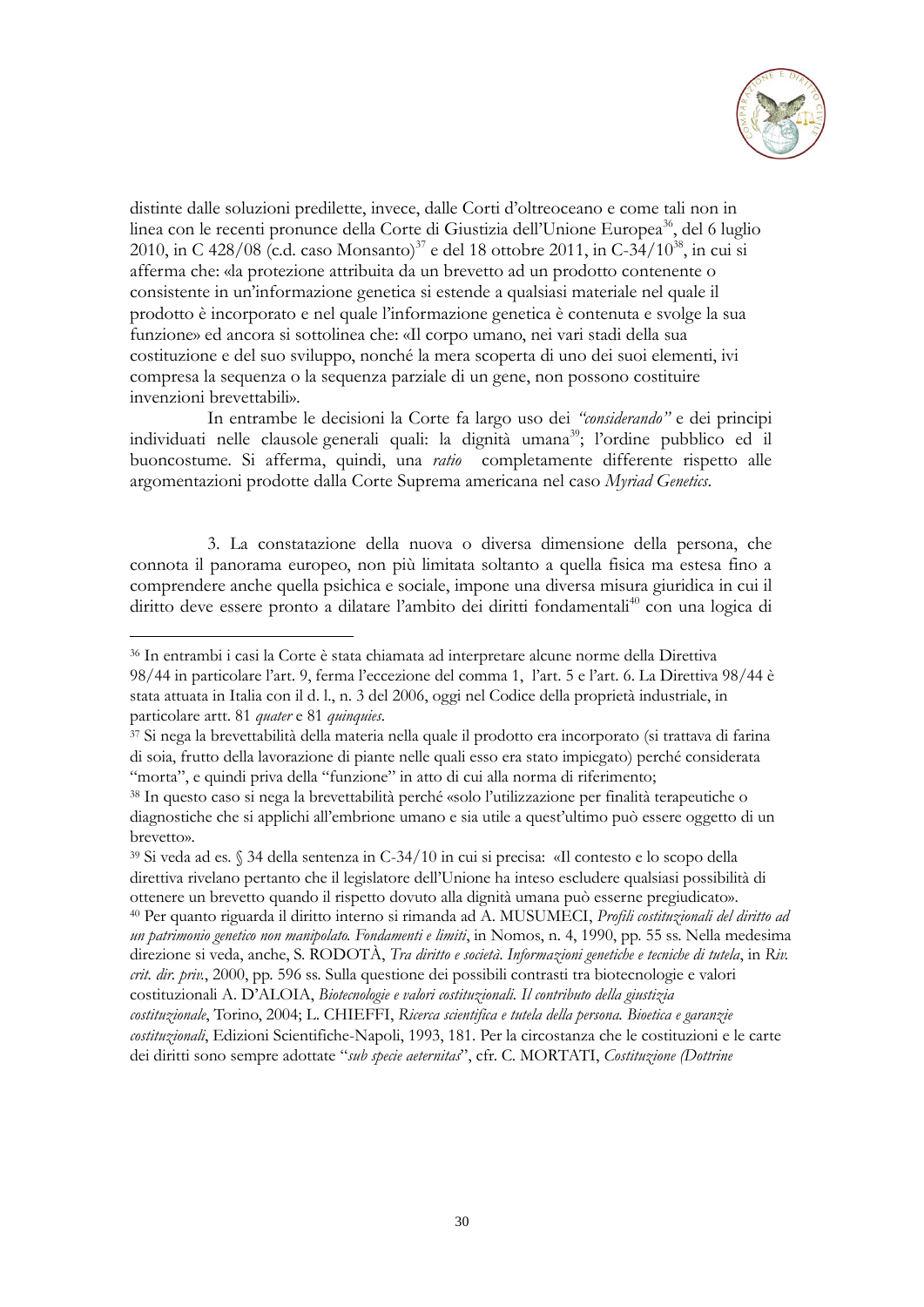

elasticità che consenta di valutare ogni singolo caso senza un atteggiamento rigido precostituito.

 È pur vero che sul piano strettamente giuridico si ara un terreno nuovo in cui - molto spesso - l'autonomia privata non c'è o è quiescente se il diritto vieta o attende<sup>41</sup>; tuttavia, il diritto non è uno strumento servente del potere ma deve, comunque, indicare principi di riferimento (dignità, inviolabilità del corpo e via enumerando) in grado di tutelare la vita anche nella sua dimensione "artificiale". *Ça va san dire*, anche con il riconoscimento di quella costituzionalizzazione della persona che la più attenta dottrina definisce di «neuro-bio-info-nano-machine»<sup>42</sup>.

 La questione non può essere elusa ancorché finalizzata a designare un cambiamento che genera preoccupazioni sul futuro dell'essere umano e ciò a dispetto di un contesto istituzionale e sociale costruito sui principi della dignità personale, delle scelte individuali libere da costrizioni e dell'uguaglianza sociale, valori che innervandosi tra le categorie civilistiche permettono al diritto di attraversare (*recte*, superare) ideologie, preconcetti, dogmi e di proiettare le regole giuridiche in una dimensione nuova dove la scienza sia libera di costruire una diversa rappresentazione dell'uomo, quasi ad immaginarlo (s)-composto da una miriade di frammenti artificialmente prodotti ma con caratteristiche umane.

 Una simile costruzione presenterebbe, per certo, il pregio di riconoscere piena dignità giuridica a tutti i soggetti che, pur prodotti artificialmente o dall'ibridazione tra uomo e macchina, presentino caratteri tali da farli assurgere indubbiamente ad umanità<sup>43</sup>. Anche nella dimensione tecnologica, dunque, la dignità sembra destinata a dilatarsi restando, in ogni caso, fermo l'accento primario sul dato umano<sup>44</sup> quale unica via per riconciliare l'uomo agli apparati tecnici che progressivamente lo accompagnano, lo ristrutturano, lo invadono<sup>45</sup>. Il risultato sarebbe, allora, la creazione e la costruzione di modelli influenzati da una artificialità che interagisca con la natura e stabilisca nuovi parametri di base che facciano da ponte tra diritti e doveri inderogabili. Si parla, non a

-

<sup>45</sup> S. RODOTÀ, *Il diritto di avere diritti*, cit. p. 320.

*generali)*, in *Enc. del Dir*., Vol. XI, Milano, 1962, 146 e 185; per la notazione che anche le dichiarazioni dei diritti contemporanee (la Dichiarazione Universale adottata in sede ONU, al Carta Sociale Europea, etc…) si inseriscono in una tradizione di carte dei diritti in cui «carattere storico del documento si lega sempre ad una esigenza di assolutezza, implicita se non esplicita, più sottintesa che dichiarata», cfr. F. BATTAGLIA, *Dichiarazione dei diritti*, *Enc. del Dir.*, Vol. XII, Milano, 1964.

<sup>41</sup> P. STANZIONE, *Itinerari di diritto privato*, cit. p. 13.

<sup>42</sup> S. RODOTÀ, *Il diritto di avere diritti*, cit. p. 341.

<sup>43</sup> P. STANZIONE, *op. ult .cit.,* p. 10.

<sup>44</sup> Ad ogni modo, neanche questa prospettiva trova piena condivisione, anzi, maggior dissenso proviene proprio dalle posizioni più attente al tema della dignità umana che non esitano a manifestare il loro scetticismo nei confronti di un diritto e di un'etica che sembrerebbero soggiogati dalla primazia della scienza.